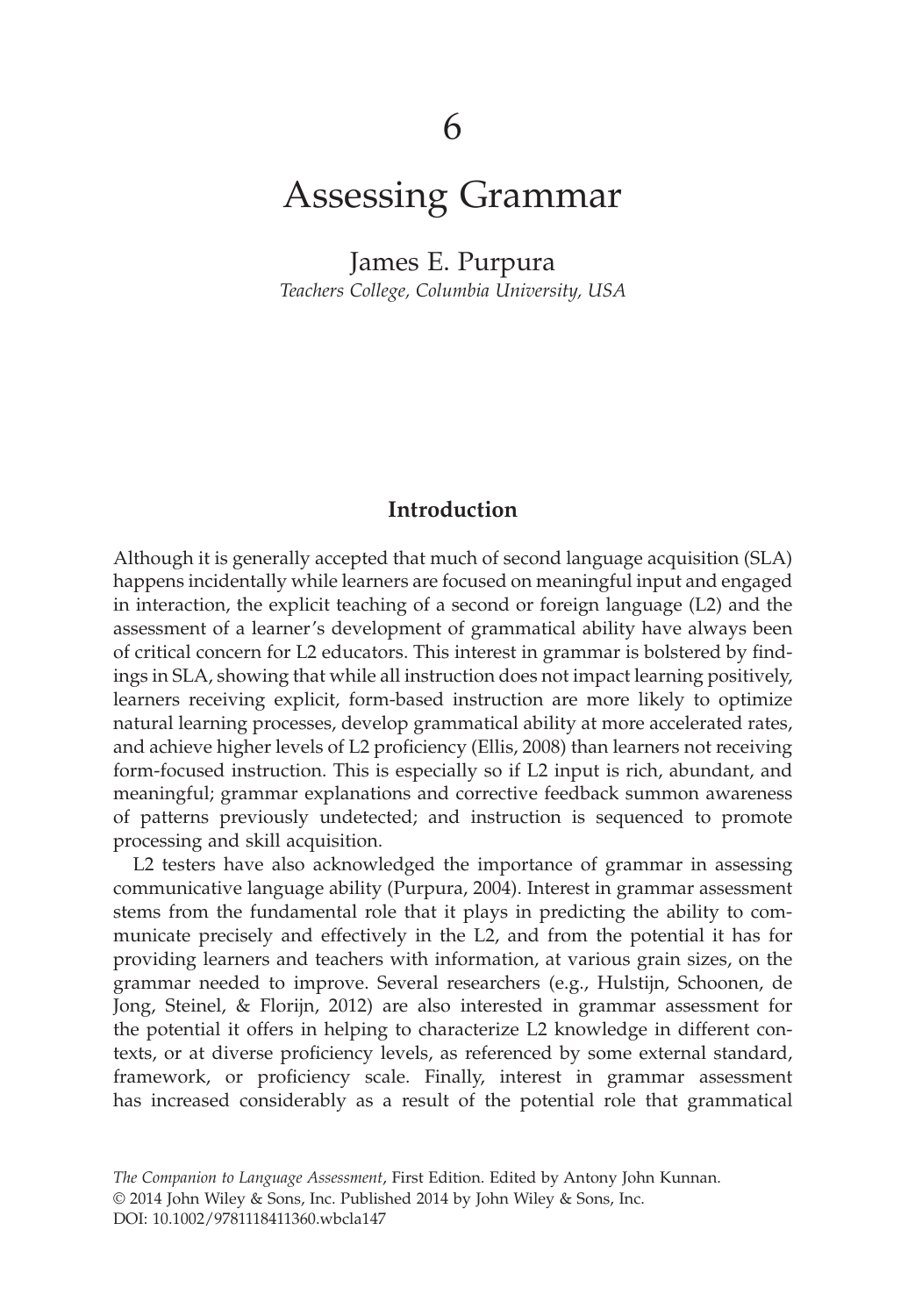features play in developing speech and writing recognition and processing technologies on the one hand, and automated scoring and feedback systems of L2 assessments on the other (Xi, 2010).

The current chapter examines how grammatical assessment has been conceptualized, implemented, and researched over the years. It also discusses challenges and future directions of grammar assessment.

# **Previous Conceptualizations of Language Knowledge and Research: Focusing on Grammar**

While grammar as a construct has been conceptualized in many different ways with reference to one or more linguistic frameworks (e.g., structural linguistics), L2 educators have generally defined "grammar" as a set of structural rules, patterns, norms, or conventions that govern the construction of well-formed and meaningful utterances with respect to specific language use contexts. And most L2 educators would agree that the ability to generate well-formed and meaningful utterances in context-rich or impoverished situations (e.g., a traditional discretepoint grammar test) depends on a range of linguistic resources involving phonology, morphology, syntax, semantics, discourse, and pragmatics.

Drawing on eclectic but principled descriptions of grammar for educational purposes, several L2 testers have proposed conceptualizations of L2 proficiency in which grammatical knowledge has played a consistently prominent role. The resulting conceptualizations of grammatical knowledge have then been used as a basis for constructing grammar assessments. In other words, they have been used to describe how grammatical knowledge might be represented in a learner's head, described at different proficiency levels, defined with respect to some given assessment purpose, and importantly, conceptualized within a comprehensive framework of L2 proficiency. I will discuss how grammatical knowledge has been defined theoretically in three such conceptualizations before describing four approaches to grammar assessment.

# Lado's Conceptualization of Language Knowledge

In an insightful attempt at describing L2 communication, Lado (1961) proposed a model of L2 proficiency in which language is characterized in terms of two individuals who use linguistic *forms* in some variational distribution to create word and sentence *meanings*. These basic elements are then used as resources for communicating cultural and individual meanings. The form–meaning elements for Lado involve phonology, structures, and the lexicon. Cultural meanings refer to concepts or notions associated with a specific culture (e.g., "American breakfast") or speech community (e.g., "business meeting" at a conference). And individual meanings are viewed as outside the culture, referring to the personal associations individuals make with words and concepts (e.g., personal associations with "Christmas"). Lado's depiction of language, culture, and the individual is presented in Figure 6.1.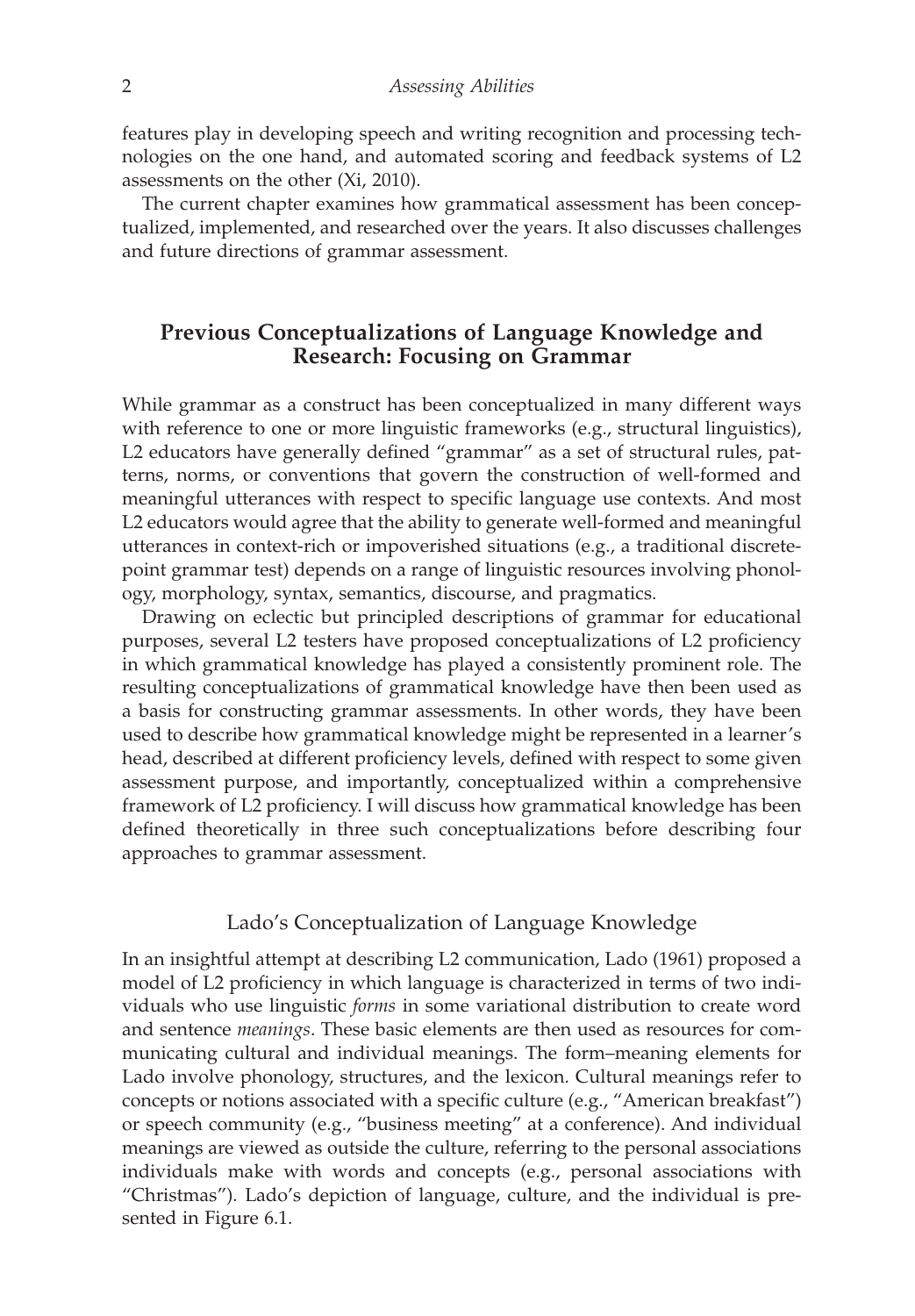

**Figure 6.1** Lado's conceptualization of language knowledge: Language, culture, and the individual (Lado, 1961, p. 6). © Longman. Reprinted with permission

Lado's view of L2 proficiency was operationalized in terms of a skillsand-elements approach to assessment. This approach viewed L2 knowledge in terms of the language elements (i.e., knowledge of phonology, structures, lexis), measured in the context of the language skills (i.e., reading, writing, speaking, listening). The individual elements were taken to be the principal building blocks of L2 proficiency—the assumption being that L2 proficiency was achieved by internalizing simple, discrete components of the L2 before acquiring more complex units, the accumulation of which constituted "proficiency." This view led to a discrete-point approach to assessment, where discrete linguistic elements (e.g., 20 multiple choice [MC] grammar items) are presented to learners and scored dichotomously for accuracy (e.g., 1 for a right answer, 0 for a wrong one). The scores from the correct responses are then aggregated to produce an overall proficiency estimate.

Probably the best example of a test grounded in Lado's skills-and-elements conceptualization of L2 proficiency is the Comprehensive English Language Test (CELT) (Harris & Palmer, 1986). The grammar subtest assessed five structures: (1) choice of verb forms and modals; (2) form and choice of nouns, pronouns, adjectives, and adverbs; (3) word order; (4) choice of prepositions; and (5) formation of tag questions and elliptical responses. The subtest consisted of 75 discrete-point, MC items with four response options.

The listening section was also organized around different grammatical structures, but assessment focused on the meaning of those structures. For example, the first task aimed to measure the ability to understand *wh-* and *yes/no* questions. The second focused on the comprehension of conditionals, comparisons, and time and number expressions. And the third task targeted the comprehension of lexical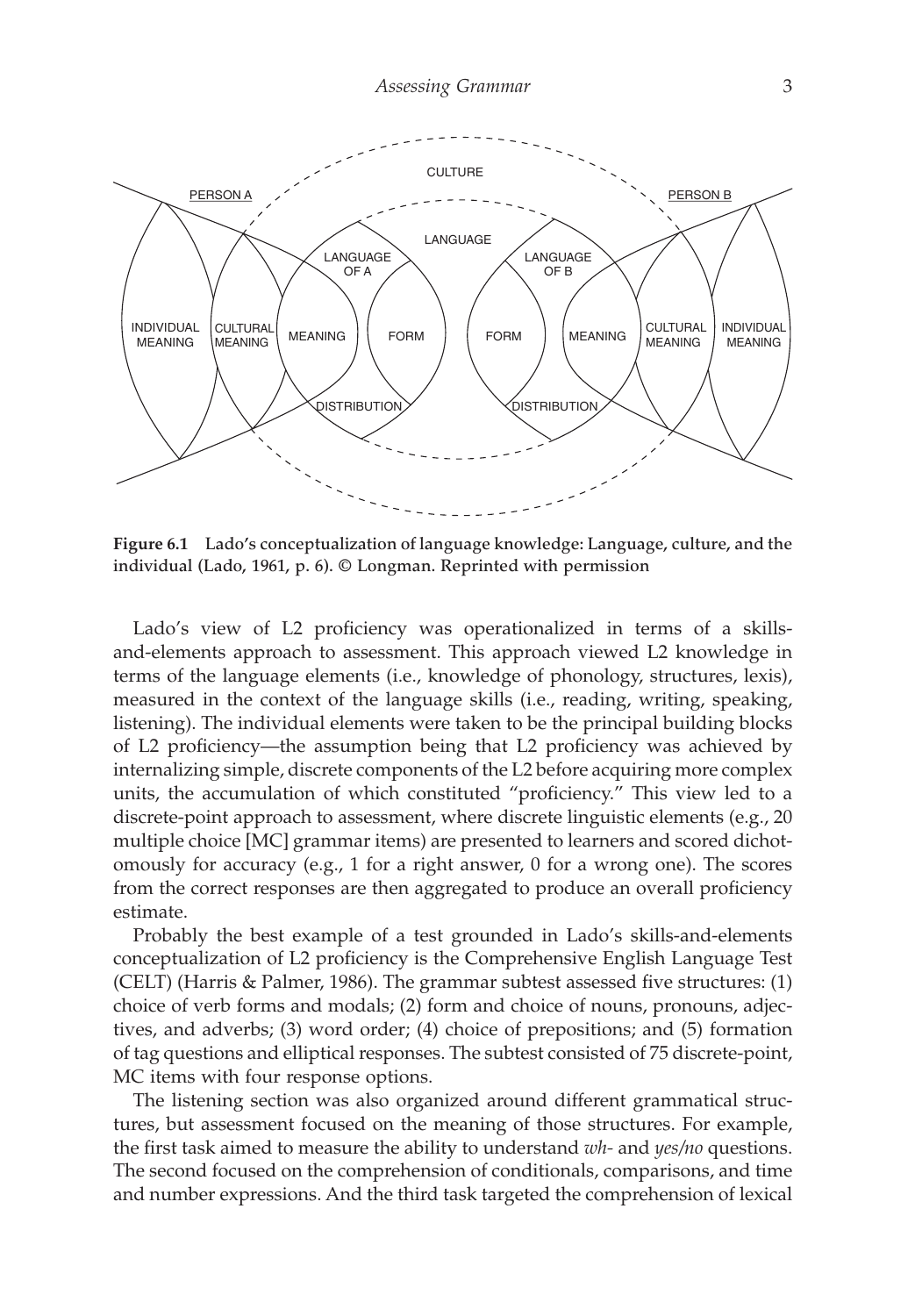items in two-turn conversations by asking examinees to respond to detail questions (e.g., "on what day"). In sum, the CELT was designed to measure language elements in reading and listening tasks.

Lado's (1961) theoretical conceptualization of proficiency was truly visionary. However, the operationalization of proficiency as knowledge related to discrete structural and lexical items presents a highly restricted view of the construct. Most L2 educators would now want to assess how grammatical forms are associated with a range of semantic meanings, not just lexical meanings, and they would want to target the ability to understand and use pragmatic meanings, where context is a critical resource for meanings specific to a situation. Nonetheless, Lado's approach to grammar assessment remains highly useful for measuring isolated forms, when this is the assessment goal.

In terms of determining what grammatical content to put on grammar tests, Lado (1961) argued that contrastive analysis and transfer from the first language (L1) to the L2 should play a major role in item selection. He maintained that when structures in the L1 and L2 have the same form, meaning, and usage distribution (e.g., the present perfect in French and Italian), learning is assumed to be easier. However, when these features differ across the L1 and L2, the structures are assumed to be more difficult to learn. In sum, Lado believed that L2 assessment should be rooted in SLA theory.

# Bachman and Palmer's (1996) Conceptualization of Language Knowledge

Another insightful and well-known conceptualization of L2 proficiency in which grammatical knowledge plays a prominent role was proposed by Bachman and Palmer (1996). They described language use in terms of an interaction between the individual characteristics of the language user on the one hand and the context of language use on the other. The characteristics of the user are further defined as the interaction among an individual's language ability (i.e., language knowledge and strategic competence), topical knowledge (e.g., information on how to book a flight online), and affective schemata (e.g., motivation). Language knowledge is defined in terms of organizational knowledge (involving grammatical and textual knowledge) and pragmatic knowledge (comprising functional and sociolinguistic knowledge). In this framework, grammatical knowledge refers to how individual utterances or sentences are organized with respect to knowledge of phonology or graphology, vocabulary, and syntax. Textual knowledge relates to how utterances or sentences are organized to form texts, and involves knowledge of cohesion and rhetorical or conversational organization. Finally, grammatical and textual knowledge are seen as resources for being able to communicate the goals of a language user in a given L2 use setting. Bachman and Palmer's conceptualization of language knowledge is presented in Figure 6.2.

Bachman and Palmer's model of language knowledge has been used as a heuristic for guiding test development in numerous L2 tests throughout the world, including the Test of English as a Foreign Language (TOEFL) and the Cambridge exams.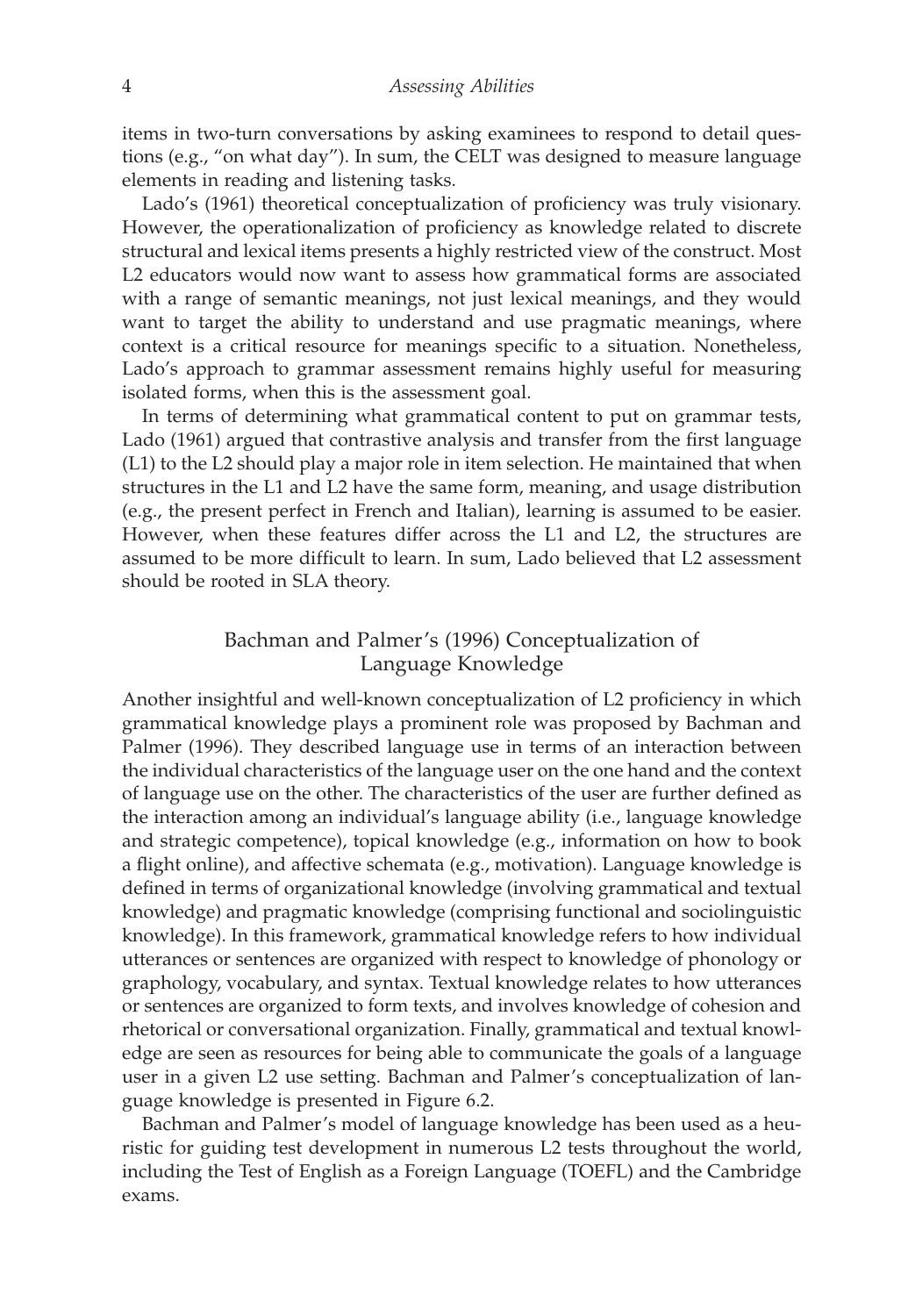

**Figure 6.2** Bachman and Palmer's (1996) conceptualization of language knowledge. © Oxford University Press. Reprinted with permission

# **Current Conceptualizations of Language Knowledge**

A more recent depiction of L2 proficiency was proposed by Purpura (2004). His conceptualization of L2 proficiency was inspired by L2 assessment theory, SLA research, and years of experience in L2 teaching and testing. From the L2 assessment perspective, Purpura's conceptualization of L2 proficiency was inspired by the theoretical models of proficiency proposed by Lado (1961), Canale and Swain (1980), Bachman and Palmer (1996), and many others, described in the previous sections. These models helped identify the components of L2 proficiency. Purpura's model was also influenced by Larsen-Freeman's (1991) and Rea-Dickins's (1991) conceptualizations of L2 proficiency as form, meaning, and use in the context of teaching and testing communicative grammar.

From the SLA perspective, L2 proficiency in Purpura's view acknowledges the research on the connections between grammatical forms and their associated semantic meanings (e.g., VanPatten, Williams, Rott, & Overstreet, 2004). Rather than questioning the nature of these two dimensions, SLA research is more concerned with the behavioral and cognitive processes that allow form–meaning mappings to occur and be maintained. Findings from this research have generally shown that low proficiency learners tend to learn simple forms or parts of forms based on the need to communicate lexical meanings (e.g., *going to* vs. *will* to express future time), thereby making learners less likely to process how more complex forms (e.g., *going to*) might encode morphosyntactic meanings such as modality or aspect. Advanced learners, on the other hand, seem more capable of using the linguistic and situational context to connect how forms encode semantic or pragmatic meanings (Bardovi-Harlig, 2000). In sum, as Larsen-Freeman (1991) always reminds us, learners vary on which dimension of grammatical knowledge is acquired on the acquisitional pathway—a finding which, I believe, has serious implications for L2 assessment, and for grammar assessment in particular.

Finally, and just as important, Purpura's conceptualization of L2 proficiency was strongly influenced by years of observing the kinds of linguistic challenges (in terms of forms, meanings, and uses) that learners exhibit in classrooms when attempting to learn an L2 (Purpura & Pinkley, 1991) and on language assessments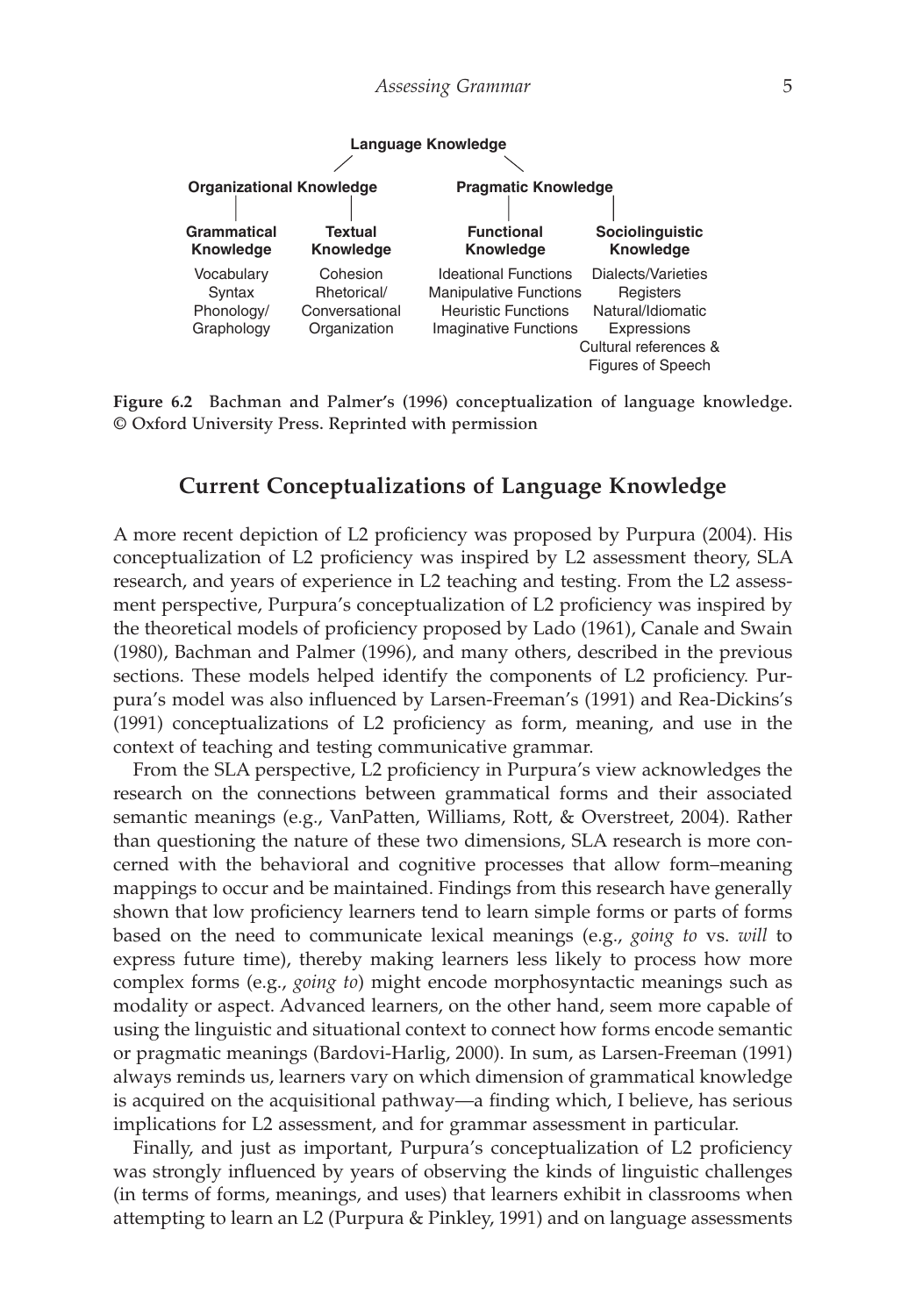when attempting to respond to language tasks—especially as this regards the provision of feedback for formative purposes.

# Purpura's Conceptualization of Language Knowledge

Purpura (2004, 2012) describes language knowledge as the interaction between *grammatical knowledge* and *pragmatic knowledge*. Grammatical knowledge is further defined in terms of a range of linguistic forms (e.g., *-s* affix; word order) and semantic meanings associated with these forms, either individually (e.g., plurality with a noun; time reference with a verb) or collectively (e.g., the overall literal meaning of the utterance). These forms and meanings occur at the subsentential, sentential, and suprasentential or discourse levels. Specifically, the forms and meanings can be categorized with respect to (1) phonology or graphology, (2) lexis, (3) morphosyntax, (4) cohesion, (5) information management (e.g., topic or comment), and (6) interaction (e.g., metadiscourse markers like "uh-huh"). In this conceptualization, the form–meaning mappings are assumed to provide fundamental resources for the ability to convey and understand the literal and intended meaning of utterances in L2 use situations. They also provide critical resources for conveying and understanding pragmatic meanings in L2 use, where context plays a major role in interpreting meanings expressed implicitly.

Consider, for example, the form and meaning dimensions of L2 proficiency. The plural *-s* affix added to a noun in English is a grammatical form associated with plurality—its semantic meaning. These two dimensions of the *-s* affix form may present challenges to learners whose L1s use different forms to convey plurality (e.g., Italian uses *-i* or *-e*) or whose L1s have different notions of plurality (e.g., plurality in Arabic treats two entities differently from more than two entities). As a result, English-speaking students learning Italian typically are assumed to have no problem understanding the notion of plurality in Italian, but may encounter challenges using plural forms correctly.

Given learning challenges relating to these two dimensions, it is important for testers to think about test content for grammar assessments in a systematic and principled way, so that specific assessments can be designed for different test purposes. Thus, as described above, we can think of grammar test content in terms of grammatical forms and meanings at the sub(sentential) level (i.e., phonology, lexis, morphosyntax) and at the suprasentential level (i.e., cohesion, information management, interaction). Such a view accommodates both sentence-level and discourse-level spoken and written grammar. Thus, drawing on a comprehensive framework of grammatical knowledge, a tester may choose to measure only the form dimension, understanding that without the meaning dimension, claims can only be made about knowledge of grammatical form, but not about grammatical knowledge in general. In other words, the ability to add the -*ed* affix to verbs does not necessarily mean a learner knows what the past tense verbs mean or how they can be used.

In developing the Oxford Online Placement Test, Purpura and his colleagues used the six categories described above as an organizational frame for creating a taxonomy of test content. They then surveyed English as a second language (ESL) textbooks and pedagogical grammars (e.g., Celce-Murcia & Larsen-Freeman,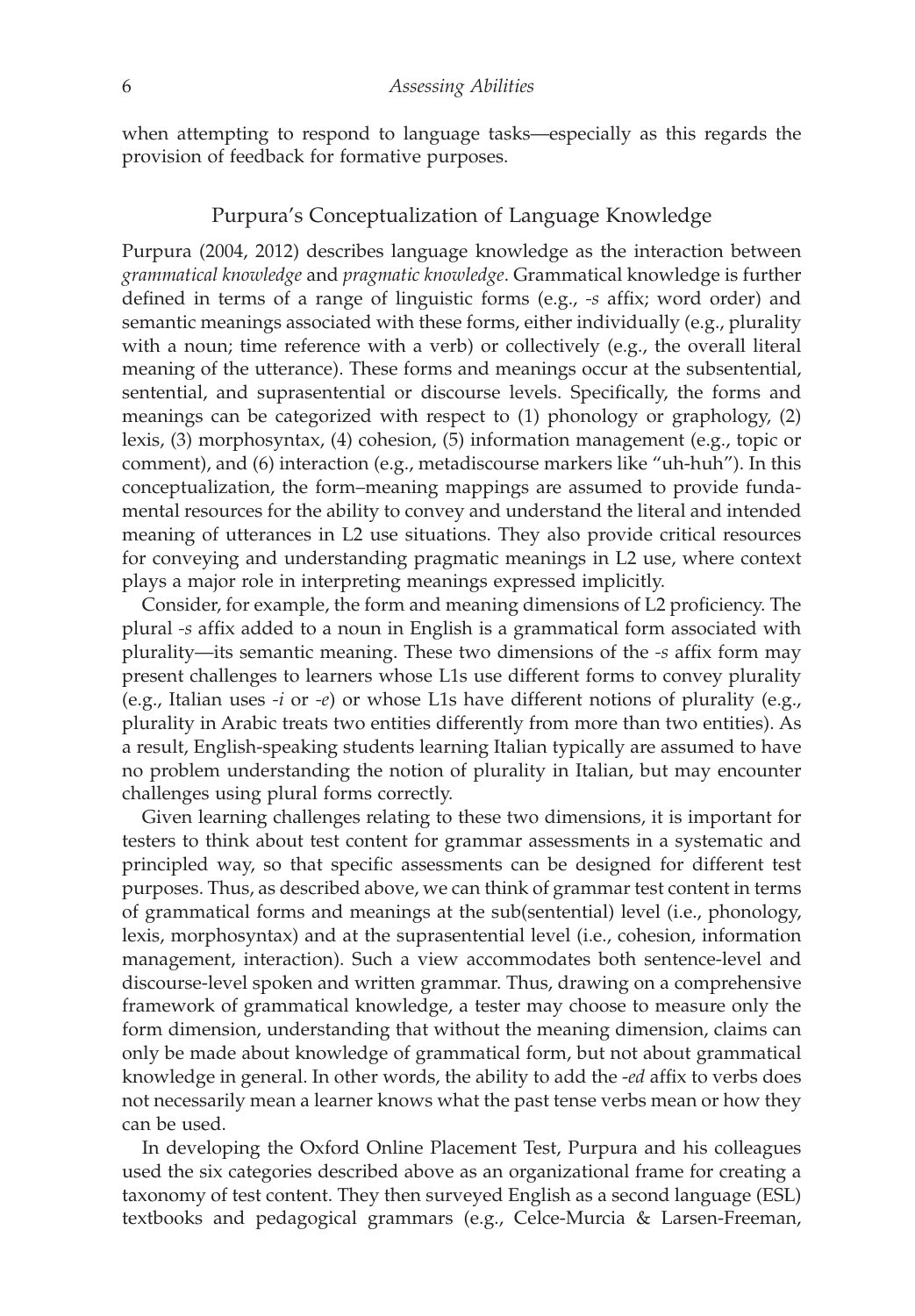## **Table 6.1** Taxonomy of grammatical forms

Nouns and noun phrases:

- predeterminers, determiners, postdeterminers
- nouns (countability, affixation, compounding)

Verbs, verb phrases, tense and aspect:

- tense—present, past; aspect progressive
- subject–verb agreement

Modals and phrasal modals (*be able to*):

- forms--present, past, future, perfective, progressive
- • obligation—*should*, *supposed to* Phrasal verbs:
- form—two-word, three-word
- • separability

Prepositions and prepositional phrases:

- co-occurrence with verb, adjective or noun—*rely on*, *fond of*
- spatial or temporal relationships—at *the store, at 5*

Adjectives and adjectival phrases:

- • formation (*-ous*, *-ive*)
- • adjective order—*the lovely, little, plastic Cher doll*

Logical connectors:

- relationships of time, space, reason, and purpose
- subordinating and coordinating conjunctions

Relative clauses:

- forms—animate, inanimate, zero, place
- subject noun phrase, (in)direct object noun phrase, genitive noun phrase

Nonreferential *It* and *There*:

- time, distance, environment—*it's noisy in here*
- • existence—*there is/are*

Pronouns and reference (cohesion):

- personal, demonstrative, reciprocal
- relative, indefinite, interrogative

# Questions and responses:

- • yes/no, *wh-*, negative, uninverted
- tags

#### Conditionals:

- forms—present, past, future
- factual, counterfactual

#### Passive voice:

- form-present, past, future, perfective
- other passives—*get something done*

Complements and complementation:

- verb + noun phrase + (preposition) noun phrase
- infinitive or gerund complements *want (him) to*; *believe him to*; *get used to* + gerund

Comparisons:

- comparatives and superlatives
- equatives—as/so big as

#### Adverbials and adverbial phrases:

- forms—adverb phrase, clause, prepositional phrase
- placement—sentence initial, medial, and final

Reported speech:

- • backshifting
- indirect imperatives or questions

#### Focus and emphasis:

- • emphasis—emphatic *do*
- • marked word order—*him I see*

1999) for grammar points to include in the taxonomy. The resulting taxonomy allowed them to specify what features of grammatical knowledge they wanted on the test, and to balance the content across different categories, so that structures from all the categories could be represented in the test content. A simplified version of this taxonomy appears in Table 6.1.

Besides grammatical knowledge, Purpura's (2004) depiction of L2 proficiency specifies how grammatical forms and their semantic meanings provide resources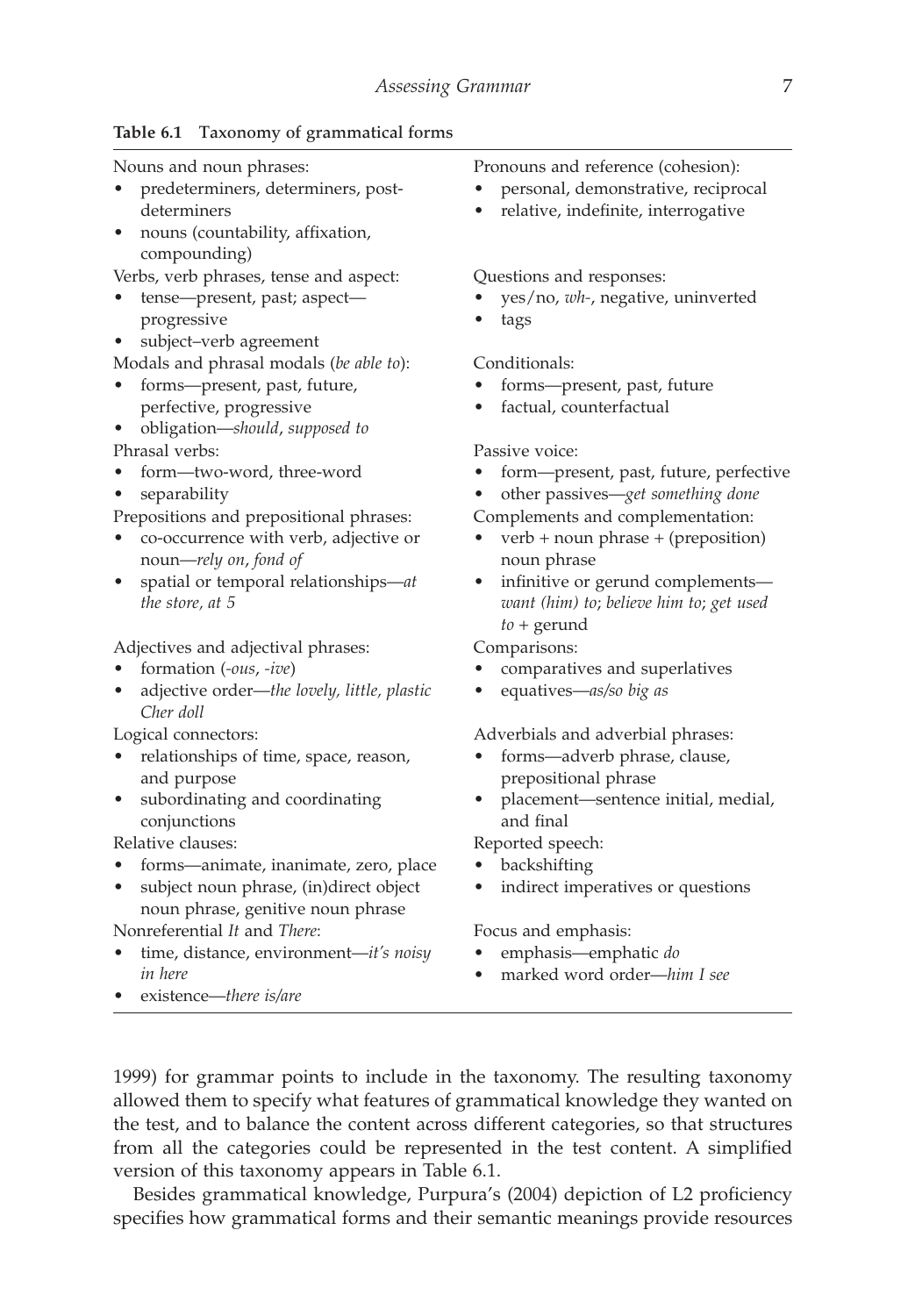for conveying and understanding pragmatic meanings—that is, meanings that occur in language use that are not solely derivable from the literal meanings of words alone or arranged in syntax, but can only be interpreted from a concurrent understanding of the context. For example, the sentence *I'm Italian* changes meanings depending on the context in which it is used. If there were no further context than this sentence (as in many grammar tests), then one would default to the *literal* meaning based on the literal meanings of the words arranged in syntax. The utterance would, therefore, refer to an expression of one's nationality, and would be a plausible response to:

What's your nationality?  $\rightarrow$  *I'm Italian.* Where are you from?  $\rightarrow$  *I'm Italian*.

The intended, functional meaning of the utterance would be to inform the interlocutor of the speaker's nationality.

In a different context, however, the same sentence could also be a response to:

Do you like red wine? → [smile] *I'm Italian.* Do you lie about bad pizza? → [condescending look] *I'm Italian.*

In these cases, the response *I'm Italian* would obviously encode more than an expression of nationality. It would simultaneously convey a *sociocultural* association between Italian identity and the presupposition that Italians generally like red wine, or that they are not usually inclined to lie about substandard pizza. Such an utterance could also convey *sociolinguistic meanings* (e.g., informality between friends), and *psychological meanings* (e.g., playfulness). Thus, the utterance *I'm Italian* uses the same grammatical forms to convey literal meaning (i.e., nationality), intended meaning (i.e., to inform), and, other meanings derivable solely from context. Thus, pragmatic meanings are different from, but intrinsically linked to both a learner's grammatical resources and the contextual characteristics of the communicative event.

While this chapter is not specifically about pragmatic knowledge, it is important to distinguish how, in a comprehensive model of L2 proficiency, grammatical forms together with their literal and intended meanings (i.e., grammatical knowledge) provide the fundamental resources for communicating contextual implicatures; metaphor; poetry; social and cultural identity; social and cultural appropriateness—formality, politeness; affective stance—emotionality, irony, humor, sarcasm; and so forth.

Purpura's (2012) theoretical model of language knowledge appears in Figure 6.3.

In order to translate this theoretical model into an organizational framework that can be used flexibly in the design, development, scoring, and validation of grammatical assessments, Purpura proposed an operational model of language knowledge that specifies several types of grammatical forms together with their associated semantic meanings (grammatical knowledge), and a range of possible pragmatic meanings (pragmatic knowledge). The intention was to provide an organized list of features that could be used to design assessments specific to the assessment purpose. In other words, the model could be used to help design and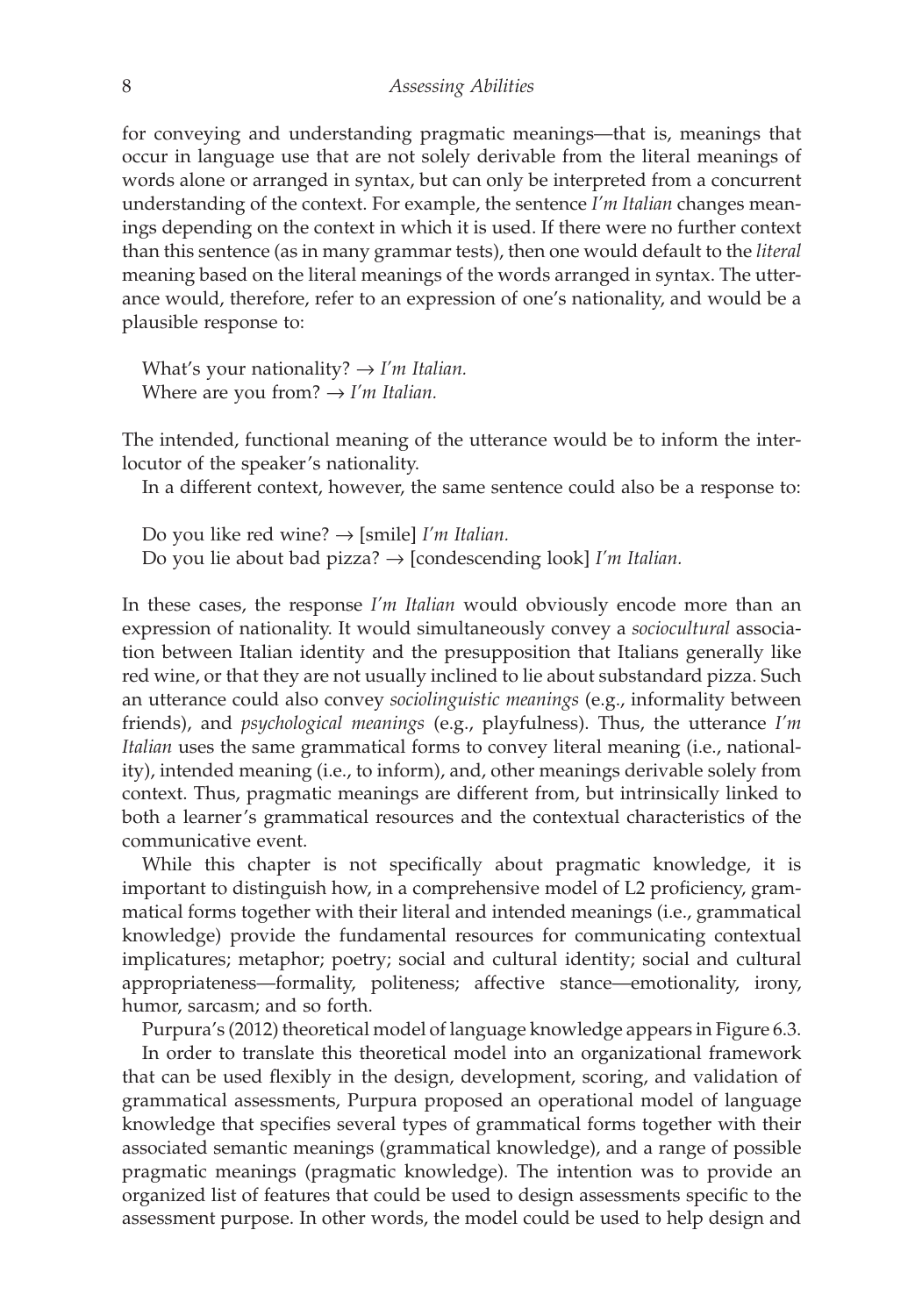

**Figure 6.3** Purpura's theoretical model of language knowledge: the grammatical and pragmatic components (based on Purpura, 2012)

score assessments targeting discrete aspects of grammatical knowledge such as lexical forms (e.g., get rid *of*, different *from*) or cohesive meanings (e.g., *therefore*, *however*, *consequently*), should the assessment situation call for it. Or it could be used to design and score grammar assessments targeting the overall meaningfulness of one or more utterances (semantic meaning) and the precision of grammatical resources (forms) used to convey propositions in complex, language use tasks (e.g., the use of the active or passive voice in describing the desalination process). Finally, this model could also serve as a guide for specifying content related to the grammatical and semantic features of L2 production (e.g., accuracy, complexity, meaningfulness, and fluency), or the stages of L2 development (e.g., profiles of features characterizing beginning or advanced learners). Purpura's operational model of language knowledge is presented in Figure 6.4.

While the ultimate goal of grammar assessment is to ascertain a representation of grammatical knowledge in the learner's brain, we need to bear in mind that grammatical knowledge, as one component of language knowledge, combines with many other factors when learners have to use this knowledge to perform tasks involving the four skills. More specifically, grammatical and pragmatic knowledge in a learner's brain (i.e., L2 knowledge) combine with other internal factors (e.g., topical knowledge, sociocognitive ability, personal attributes) to provide the capacity to use this knowledge (L2 ability) to perform tasks (L2 use) involving receptive or productive modalities (L2 skills). The relationships between L2 knowledge, ability, and use appear in Figure 6.5.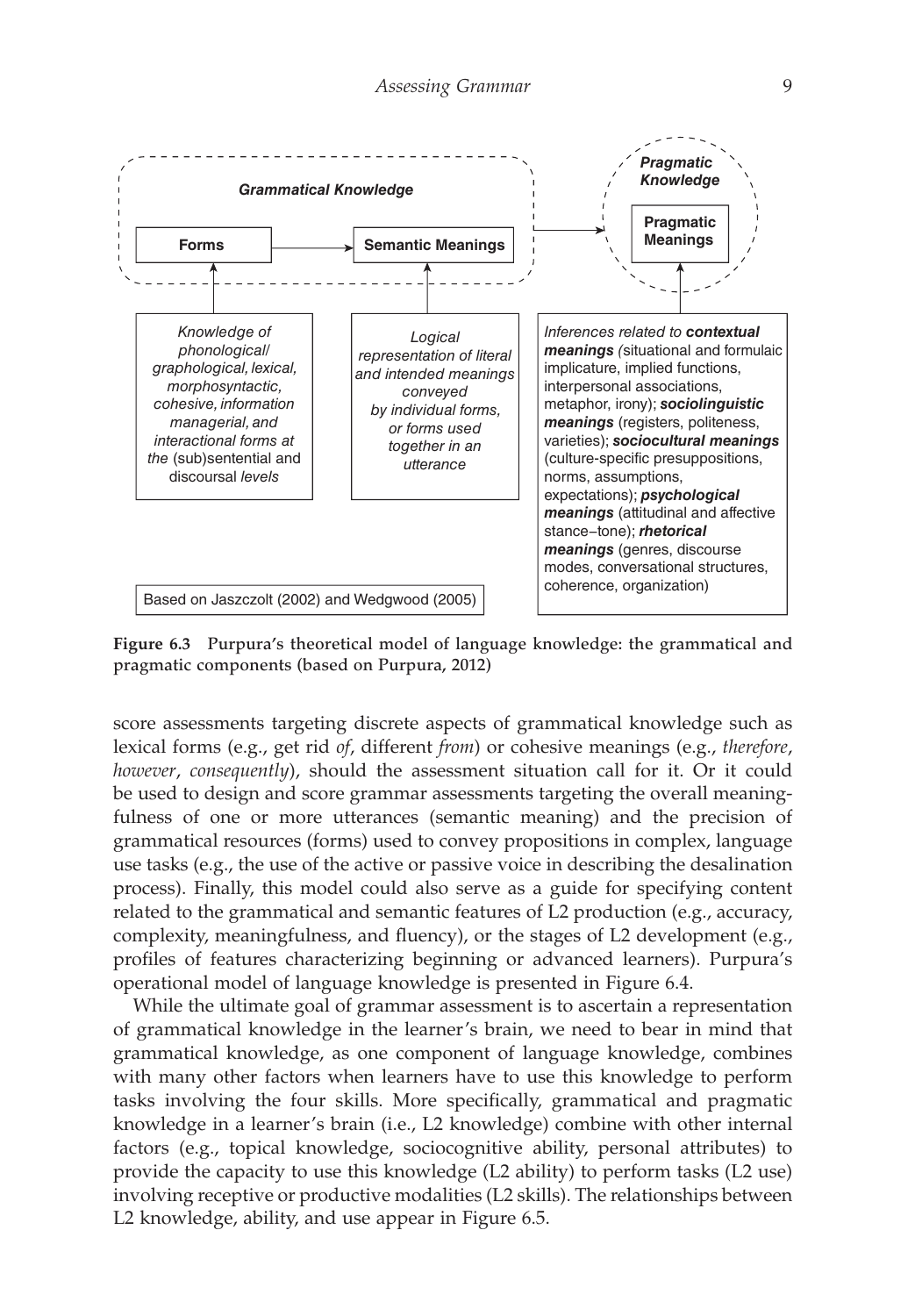# 10 *Assessing Abilities*







**Figure 6.5** Grammatical knowledge as a resource for L2 use

Several studies (e.g., Chang, 2004; Ameriks, 2009; Grabowski, 2009; Kim, 2009; Liao, 2009; Dakin, 2010; Vafaee Basheer, & Heitner, 2012) have used Purpura's conceptualization of language knowledge to examine the nature of L2 grammatical ability in assessment contexts. Some of these studies have examined only the relationships between form and semantic meaning; most, however, have studied form–meaning resources in the context of L2 use. These studies consistently found that the learners' knowledge of grammatical form was unsurprisingly related to their knowledge of the semantic meaning, and, more generally, that knowledge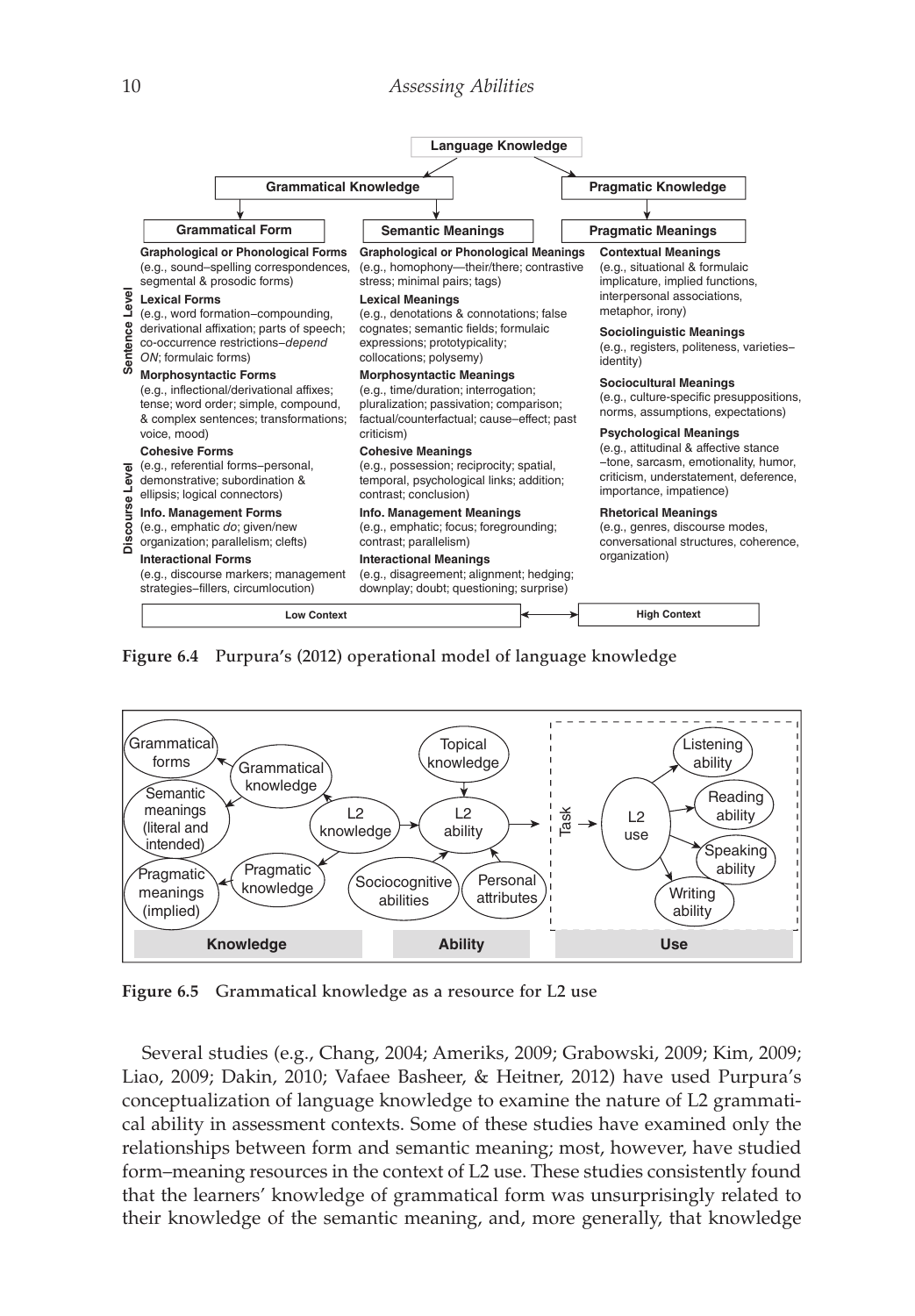of the forms is related to the ability to use them as resources for conveying literal and intended meanings (i.e., ideas, propositions, topics), as well as nuanced pragmatic meanings in context.

For example, Vafaee et al. (2012) examined the trait structure of the grammar section of a placement test, where grammatical knowledge was defined in terms of knowledge of form and meaning. The test consisted of 19 MC form and 12 semantic meaning items, constructed around four themes. The test was administered to 144 participants representing multiple proficiency levels. The results of a confirmatory factor analysis showed that the most plausible model of the test construct consisted of two traits (form and meaning) and four methods (the test themes). Interestingly, this study not only confirmed that the form and meaning traits were separate but highly related, as one would expect, but also showed a clear, empirical relationship between grammatical knowledge (defined in terms of form–meaning mappings) and the contexts of language use.

In a much more complex study, Liao (2009) investigated the factorial structure of the grammar, reading, and listening sections of the General English Placement Test—a high stakes test used in student admissions and job screening in Taiwan. The grammar test consisted of 11 MC form and 15 semantic meaning items, and was administered to 609 participants. Liao also found two distinct but highly correlated factors: knowledge of grammatical form and semantic meaning. Furthermore, she observed that while knowledge of grammatical form and semantic meaning in the grammar test provided strong predictors of the ability to understand semantic and pragmatic meanings encoded in the reading and listening texts, knowledge of semantic meaning influenced reading and listening ability to a much greater extent than did grammatical form.

In a beginning ESL program for adult immigrants studying to be US citizens, Dakin (2009) examined the relationships between grammatical knowledge (defined in terms of form and meaning) and knowledge of civics over the course of a semester. Administering a grammar and a civics test to 98 participants before and after instruction, she found a strong relationship between the learners' grammatical knowledge and their development of civics content knowledge, noting that over time, knowledge of semantic meaning was a better predictor of civics knowledge than was grammatical form.

Finally, Grabowski (2009) investigated the nature of grammatical and pragmatic knowledge by means of a high context, reciprocal test of speaking ability designed specifically to elicit grammatical knowledge along with contextually situated pragmatic meanings. She found that knowledge of grammatical form and meaning played a consistent and significant role in interactive speaking ability across all test contexts and at all proficiency levels, whereas the examinees' knowledge of pragmatic meanings was pretty much dependent upon the situation elicited by the task. Lastly, she found that while grammatical knowledge made the most important contribution to the examinees' overall speaking proficiency scores at all levels, this contribution decreased to some extent at the advanced level. She concluded that both grammatical and pragmatic knowledge should be explicitly measured in speaking proficiency assessments at all levels of proficiency.

In sum, these studies provide compelling evidence that grammatical knowledge involves more than a single focus on form, and that the measurement of both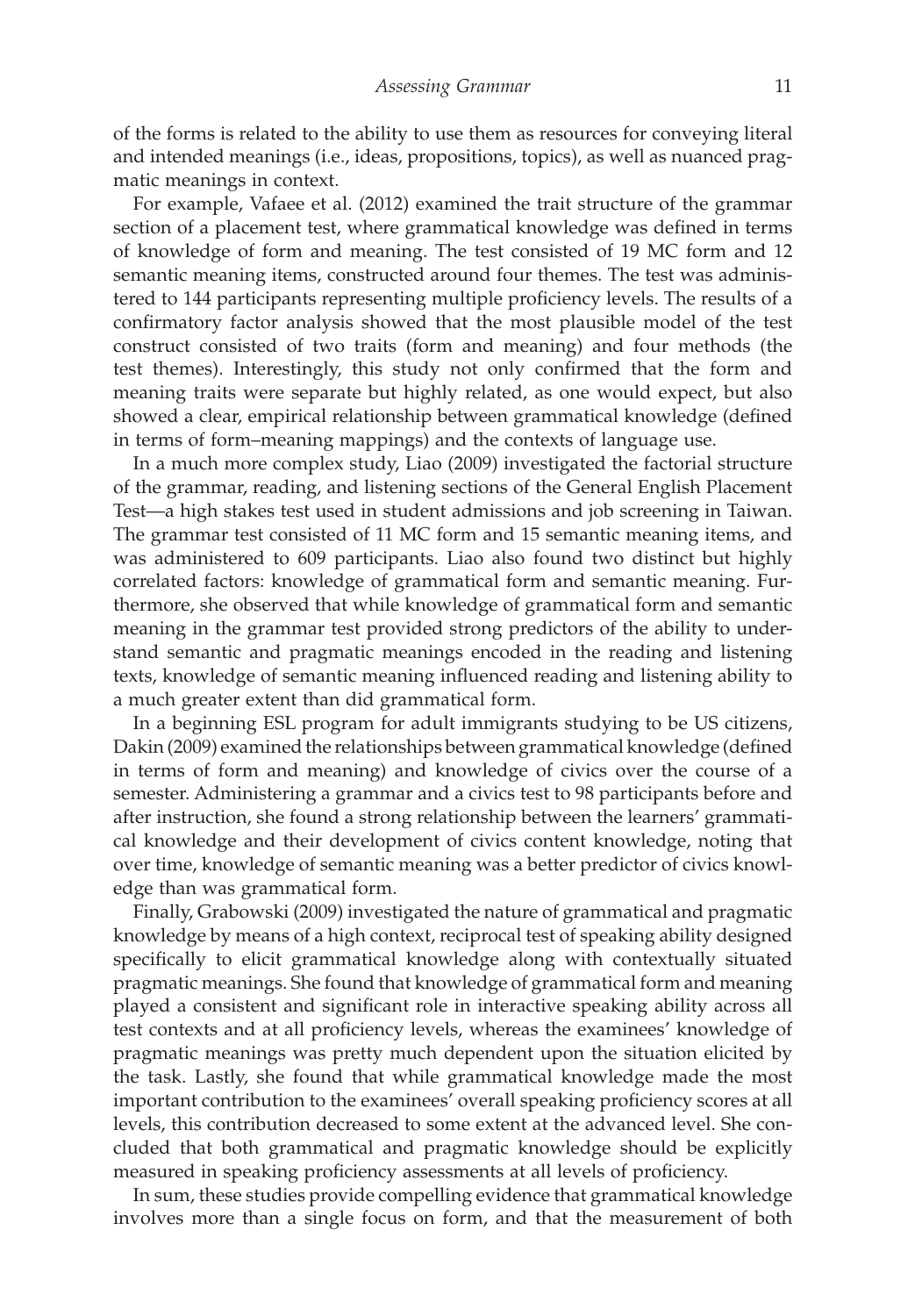dimensions of form and meaning are critical to a comprehensive assessment of L2 proficiency.

# **Current Approaches, Challenges, and Research Related to the Measurement of Grammatical Knowledge**

Despite the form–meaning research, most L2 testers continue to conceptualize grammatical knowledge uniquely in terms of form, with little or no explicit attention to the measurement of meaning. While a form-focused approach to L2 assessment is certainly appropriate for some purposes, it provides only a partial representation of the grammar construct. As a result, important opportunities for supplying learners with information that could help them develop are missed. Therefore, I believe that grammar test development should be guided by a theoretical model of grammatical knowledge if for no other reason than to contextualize the actual test construct within the larger frame, and to help ensure that important aspects of the construct are represented in the test.

In the next section, I will first discuss some general considerations in the design of grammar assessment tasks. Then, I will discuss four methodological approaches to grammar assessment.

# General Considerations in the Design of Grammar Test Tasks

Once we know the test purpose and what aspects of the construct to measure, we need to consider the contexts of target language use (TLU) so that we identify tasks that examinees are likely to encounter in real-life or instructional language use (Bachman & Palmer, 1996). This pool of target-like tasks can then be used for selecting test tasks. The degree to which the tasks on language tests correspond to the tasks in the TLU domain is referred to as *test authenticity* (Bachman & Palmer, 1996). This characteristic of assessment is critical for providing a basis to generalize score-based performance from assessment tasks to performance in the TLU domain.

Therefore, in an effort to maximize authenticity, grammar test development should probably begin with a consideration of the domains (i.e., situations) in which examinees will be likely to function linguistically, so that tasks within that domain can be identified and considered for test inclusion in light of the test purpose. We would also need to think about the grammar examinees would need to use to perform these tasks.

To illustrate, imagine we were designing a placement test in a university setting. Examinees in this context typically need to perform language tasks related to the following four domains: (1) the social-interpersonal (e.g., having a conversation in a café), (2) the social-transactional (e.g., resolving a course registration problem), (3) the academic (e.g., listening to a lecture), and (4) the professional (e.g., making a conference presentation). Within and across each domain, we can think of several features that could guide and control task development to ensure that test tasks align with TLU tasks. Table 6.2 provides an example of how tasks within these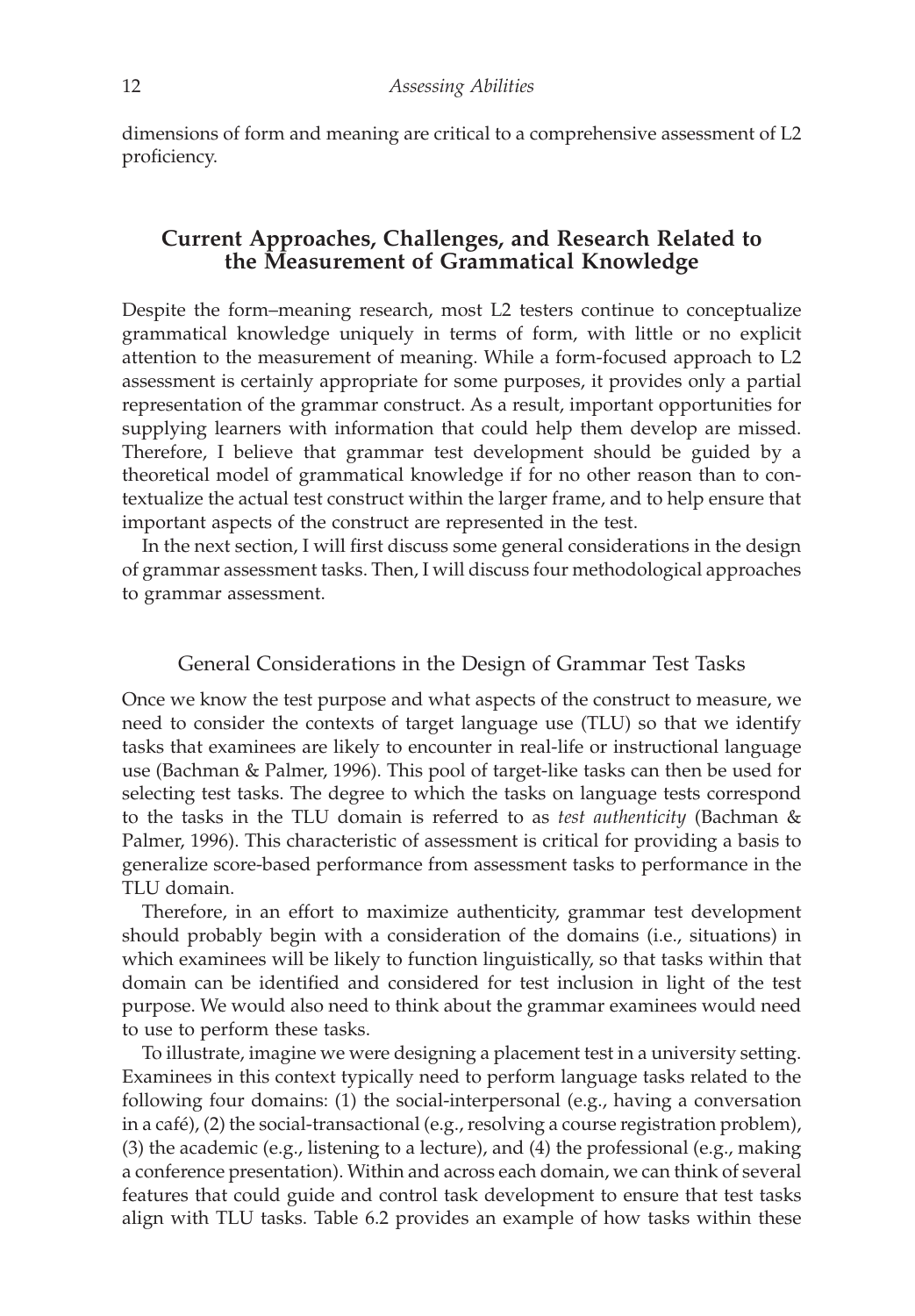|                             | concant The monday concern to the monday of the second the second the second terms of the second terms of the second terms of the second terms of the second terms of the second terms of the second terms of the second terms |                                                |                             |                               |
|-----------------------------|--------------------------------------------------------------------------------------------------------------------------------------------------------------------------------------------------------------------------------|------------------------------------------------|-----------------------------|-------------------------------|
| Target domain               | Social-interpersonal                                                                                                                                                                                                           | Social-transactional                           | Academic                    | Professional                  |
| Setting                     | Business (café                                                                                                                                                                                                                 | Business (pharmacy)                            | School (chemistry lab)      | Conference (lecture hall)     |
| Event                       | Socializing                                                                                                                                                                                                                    | Service encounter                              | Lab experiment and report   | Conference presentation       |
| Participant roles           | Friend/friend                                                                                                                                                                                                                  | Customer/pharmacist                            | Student/student             | Presenter/audience            |
| Topic of                    | Subway event                                                                                                                                                                                                                   | Instructions for                               | Litmus test experiment      | Global warming                |
| communication               |                                                                                                                                                                                                                                | medicine                                       |                             |                               |
| Goal of                     | Narrate a subway story                                                                                                                                                                                                         | Understand prescription                        | Report lab results          | Explain and critique a new    |
| communication               |                                                                                                                                                                                                                                | instructions                                   |                             | policy                        |
| Sociolinguistic<br>features | Informal, close friends                                                                                                                                                                                                        | Formal, businesslike                           | Formal, academic            | Formal, professional          |
| Sociocultural               | New York City                                                                                                                                                                                                                  | USA                                            | University                  | International association     |
| characteristics             |                                                                                                                                                                                                                                |                                                |                             |                               |
| Affective tone              | Friendly/polite                                                                                                                                                                                                                | Confused/helpful                               | Supportive/inquisitive      | Collegial/supportive          |
| Test input                  | Written prompt, role play                                                                                                                                                                                                      | Instructions, listening<br>text (dialogue), MC | Written prompt              | Written prompt                |
|                             |                                                                                                                                                                                                                                | questions                                      |                             |                               |
| Expected                    | Extended production                                                                                                                                                                                                            | Selected response                              | Extended production         | Extended production           |
| response                    |                                                                                                                                                                                                                                |                                                |                             |                               |
| Communicative               | Literal/intended meanings:                                                                                                                                                                                                     | Literal/intended                               | Literal/intended meanings:  | Literal/intended meanings:    |
| focus of                    | narrate sequence of events                                                                                                                                                                                                     | meanings: understand                           | report: describe actions,   | provide a logical argument    |
| assessment                  |                                                                                                                                                                                                                                | how to take medicine,                          | observed results, and       | for topic: pros, cons         |
|                             |                                                                                                                                                                                                                                | side effects, and                              | conclusions                 |                               |
|                             |                                                                                                                                                                                                                                | interactions                                   |                             |                               |
| Linguistic focus            | Grammatical (and pragmatic)                                                                                                                                                                                                    | Grammatical (and                               | Grammatical (and pragmatic) | Grammatical (and pragmatic)   |
| of assessment               | a range of<br>resources: use                                                                                                                                                                                                   | pragmatic) resources:                          | resources: use a range of   | resources: use a range of     |
|                             | grammatical forms (e.g.,                                                                                                                                                                                                       | use a range of                                 | grammatical forms (e.g.,    | grammatical forms (e.g.,      |
|                             | simple past and past                                                                                                                                                                                                           | grammatical forms to                           | active and passive voice,   | formal registers, hedges)     |
|                             | continuous tenses, logical                                                                                                                                                                                                     | understand                                     | when clauses, connectors)   | accurately, meaningfully, and |
|                             | connectors) accurately and                                                                                                                                                                                                     |                                                | accurately and meaningfully | appropriately                 |
|                             | meaningfully                                                                                                                                                                                                                   |                                                |                             |                               |

Table 6.2 Linking test tasks with TLU tasks **Table 6.2** Linking test tasks with TLU tasks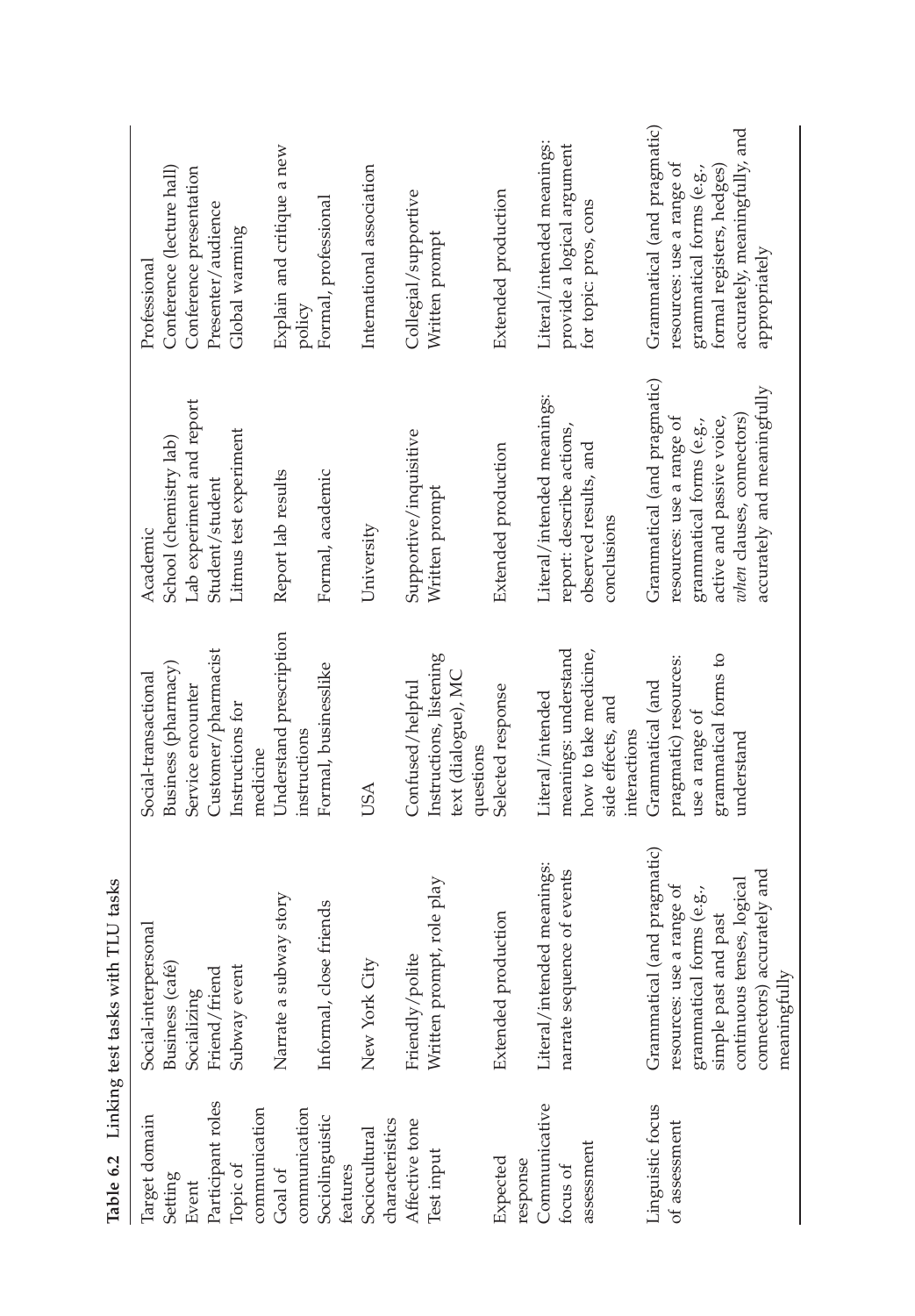four domains can be generated, specified with respect to several features, and used to create grammar assessments.

In designing grammar tasks, we also need to consider how to elicit test performance so that examinees can display their grammatical knowledge. In other words, we need to consider the types of responses examinees might be expected to make in relation to the instructions and questions on the test—i.e., the *task input*. The type of *expected response* is critical since inferences about grammatical knowledge will be based on the scores associated with these responses. Test tasks can require examinees either to *select* a response from two or more options or to *construct* a response. Selected response tasks (SR) allow us to make inferences about the learners' receptive knowledge of the learning point; constructed response (CR) tasks allow us to make inferences about the examinee's language production. In constructing responses, examinees may need to produce a *limited* amount of language (i.e., anywhere from a word to a sentence) or an *extended* amount (i.e., more than a sentence). Limited production (LP) tasks allow us to make inferences about the learners' *emergent knowledge* of the learning point, while extended production (EP) tasks allow us to make inferences about learners' full production or their overall L2 performance. (For more information on writing items and tasks and on different response formats, see Chapter 48, Writing Items and Tasks, and Chapter 52, Response Formats.) Examples of *SR*, *LP*, and *EP* or *performance* tasks are presented in Table 6.3.

| SR tasks                                                                                                                                                                                         | CR tasks                                                                                                                                                                      |                                                                                                                                    |                                                                                                                                                                                                                                                                                                         |                                                                                                                                                                     |  |
|--------------------------------------------------------------------------------------------------------------------------------------------------------------------------------------------------|-------------------------------------------------------------------------------------------------------------------------------------------------------------------------------|------------------------------------------------------------------------------------------------------------------------------------|---------------------------------------------------------------------------------------------------------------------------------------------------------------------------------------------------------------------------------------------------------------------------------------------------------|---------------------------------------------------------------------------------------------------------------------------------------------------------------------|--|
|                                                                                                                                                                                                  | LP tasks                                                                                                                                                                      |                                                                                                                                    | EP tasks                                                                                                                                                                                                                                                                                                |                                                                                                                                                                     |  |
| noticing<br>(circle the<br>verbs)<br>matching<br>same/<br>different<br>true/false<br>agree/<br>disagree<br>MC<br>error<br>detection<br>ordering<br>categorizing<br>grouping<br>judgment<br>tasks | labeling<br>listing<br>$\bullet$<br>gap-filling<br>cloze<br>sentence<br>٠<br>completion<br>discourse<br>completion<br>task (DCT)<br>short answer<br>sentence<br>reformulation | Product<br>focused:<br>essay<br>report<br>project<br>poster<br>portfolio<br>interview<br>presentation<br>debate<br>recital<br>play | Performance<br>focused:<br>role play<br>٠<br>improvisation<br>$\bullet$<br>interview<br>$\bullet$<br>retelling<br>$\bullet$<br>narration<br>summary<br>٠<br>info gap<br>$\bullet$<br>reasoning<br>gap<br>opinion gap<br>jigsaw<br>problem<br>solving<br>decision<br>making<br>interactive<br><b>DCT</b> | Process focused:<br>observation<br>٠<br>with rubrics,<br>checklists,<br>anecdotal<br>reports<br>self-reflection<br>with journals,<br>learning logs,<br>think-alouds |  |
| Receptive                                                                                                                                                                                        | Emergent                                                                                                                                                                      |                                                                                                                                    | Full production or overall L2 performance                                                                                                                                                                                                                                                               |                                                                                                                                                                     |  |

**Table 6.3** Ways of eliciting grammatical performance (Purpura, 2012)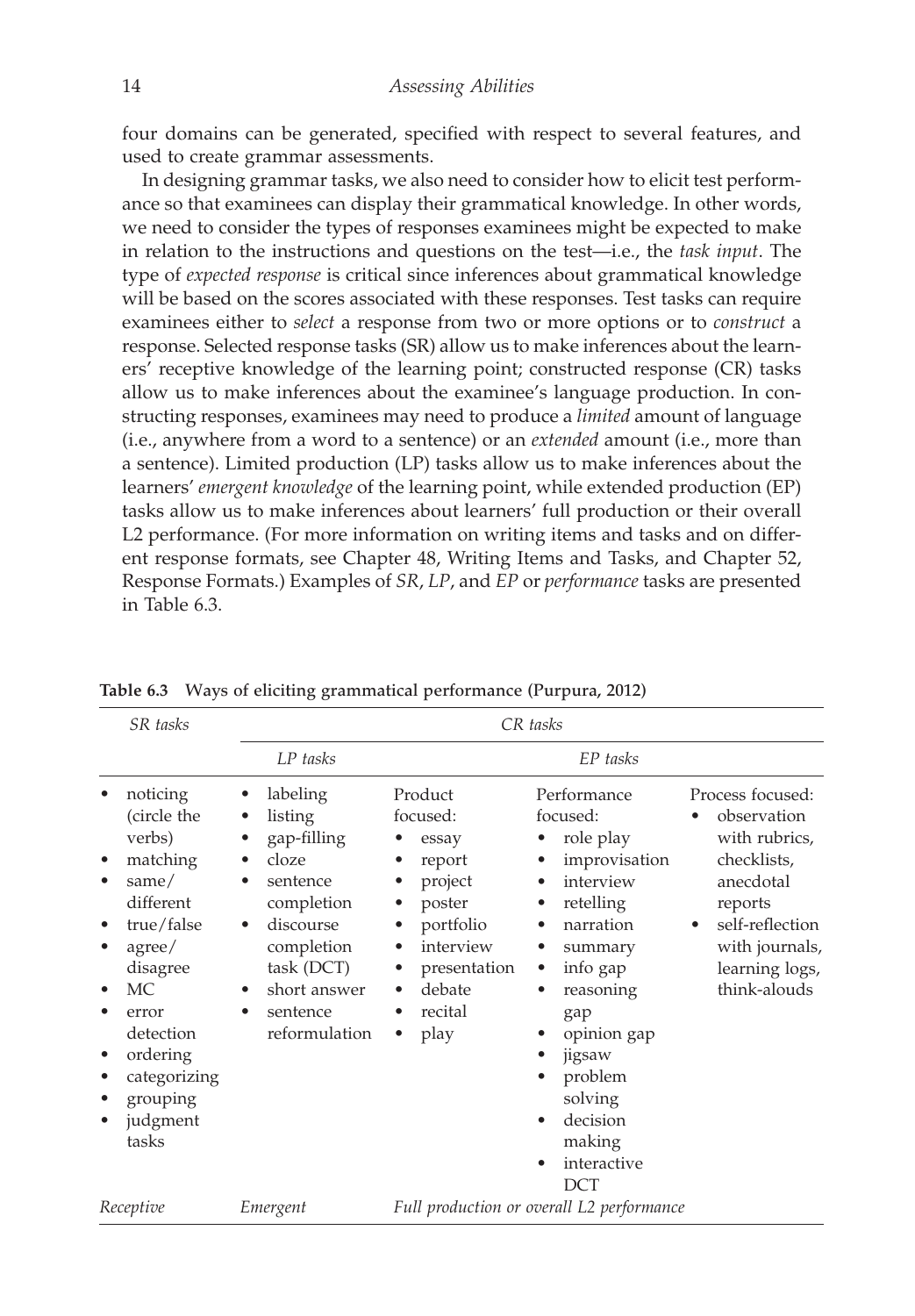In the next section, I will describe four common approaches to grammar assessment.

## The Discrete-Point Approach to Grammar Assessment

Probably the most common way of assessing grammar is to use SR tasks to isolate and measure discrete units of grammatical knowledge. The assumption underlying this approach is that learning involves the acquisition of a discrete and finite set of predictable patterns. Discrete-point tasks are capable of measuring a wide range of individual forms, are relatively practical to administer and easy to score, and can be used to provide fine-grained information on grammatical knowledge. These tasks are also notoriously difficult to construct well, even if they do not appear so. (See Chapter 52, Response Formats, for more information on writing items and tasks.)

SR tasks of grammatical knowledge present test input in the form of an item and are designed to measure recognition or recall (i.e., receptive knowledge), usually involving one area of knowledge. These tasks are traditionally scored right or wrong for accuracy, that is, dichotomous scoring. (For more information on scoring, see Chapter 51, Writing Scoring Criteria and Score Reports, and Chapter 58, Administration, Scoring, and Reporting Scores.) The following item aims to measure lexical form by means of a co-occurrence restriction between an adjective and its associated preposition:

*Example 1: Grammatical form: lexical form (co-occurrence restriction)* I am interested \_\_\_\_\_ history.

a. at

\*b. in

c. to

d. of (\*correct response)

SR items can also be designed as "multitrak" items (Dávid, 2007), where examinees are presented with test input containing several potential choices for the context. In these items, examinees have to select the option that is *not* accurate, meaningful, appropriate, acceptable, natural, or conventional. The following multitrak item intends to measure the different meanings associated with modal auxiliaries (i.e., degrees of certainty). *Must* is the only option *not* semantically acceptable in this exchange.

*Example 2: Semantic meaning: morphosyntactic meaning (degrees of certainty)* A: The evidence is still pretty unclear.

B: So then, it \_\_\_\_\_ be the butler or possibly someone else.

- a. may
- \*b. must
- c. might
- d. could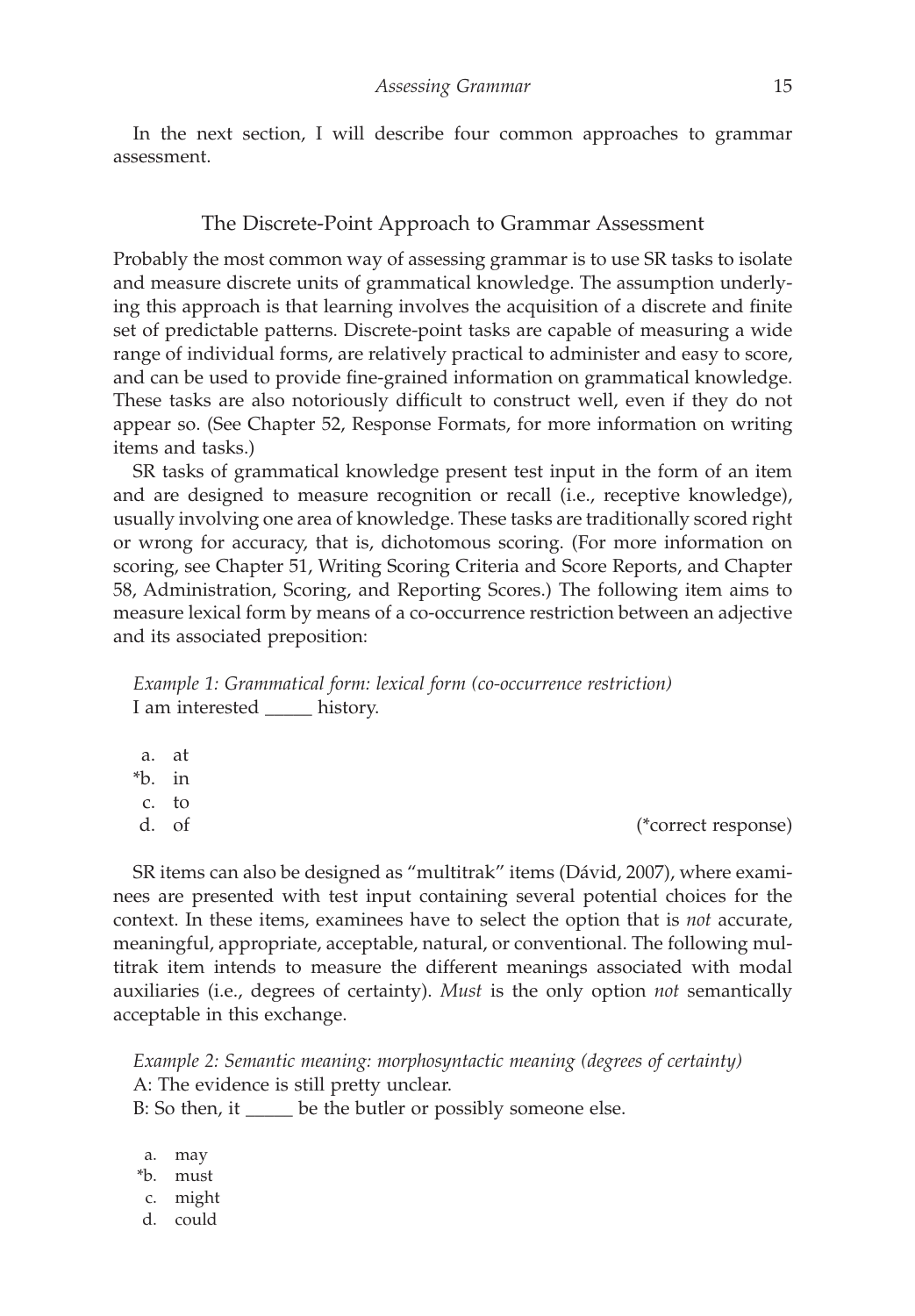SR items can also be designed to measure the overall semantic meaning of an utterance revolving around a specific form (Chang, 2004). The following item aims to measure the overall semantic meaning of an utterance containing a relative clause.

*Example 3: Overall semantic meaning (relative clauses)* The woman in the corner who speaks Sicilian is my aunt.

 *My aunt speaks Sicilian*. \*True False

The obvious concern with discrete-point, SR tasks of grammatical knowledge is that knowledge of forms in isolation may not actually translate into the ability to use these forms meaningfully in communication; that is, these tasks fail to elicit responses capturing dynamic and complex understandings of the resources needed for communication. Nonetheless, this approach to grammar assessment is useful in situations where the goal is to observe the examinees' receptive knowledge of isolated language features.

In terms of research, several studies have examined the validity of using discrete-point, SR items as indicators of grammatical knowledge. Results from this research show that these tasks generally have high reliability and can be statistically plausible measures of grammatical knowledge. With regard to the effect of task format on the measurement of grammatical knowledge, Currie and Chiramanee (2010) examined the construct equivalence of using MC and CR tasks as measures of grammatical knowledge. They found that the MC format seems to elicit more format-related noise than the CR format, and that MC tasks do not reflect the same types of responses as those elicited in CR tasks. This study casts doubt on the validity of MC tasks as measures of grammatical form.

Finally, Purpura (2005) examined the convention of scoring MC grammar items dichotomously. He asked experienced teachers to judge the degree to which response options represented knowledge of grammatical form, meaning, or both. Teachers consistently agreed in their characterizations of how some options represented full knowledge, others represented some knowledge, and still others represented no knowledge of the targeted feature. These judgments were corroborated by student response data showing that the overall average scores of examinees selecting the different options corresponded to the expert judgments made by teachers regarding knowledge representation. Finally, when the responses were modeled in a partial credit statistical model, the number of thresholds observed for each item generally supported the results from the other two methods. Purpura concluded that there is seldom an empirical basis for scoring MC items dichotomously, and that doing so may underestimate the scores of those examinees who are still developing.

Another common way to assess grammar is by means of LP tasks designed to assess discrete units of grammatical knowledge. LP tasks present test input in the form of an item that requires examinees to produce a limited amount of language. LP tasks are based on the assumption that grammar learning transpires over time in developmental stages, represented by performance that is in variation on its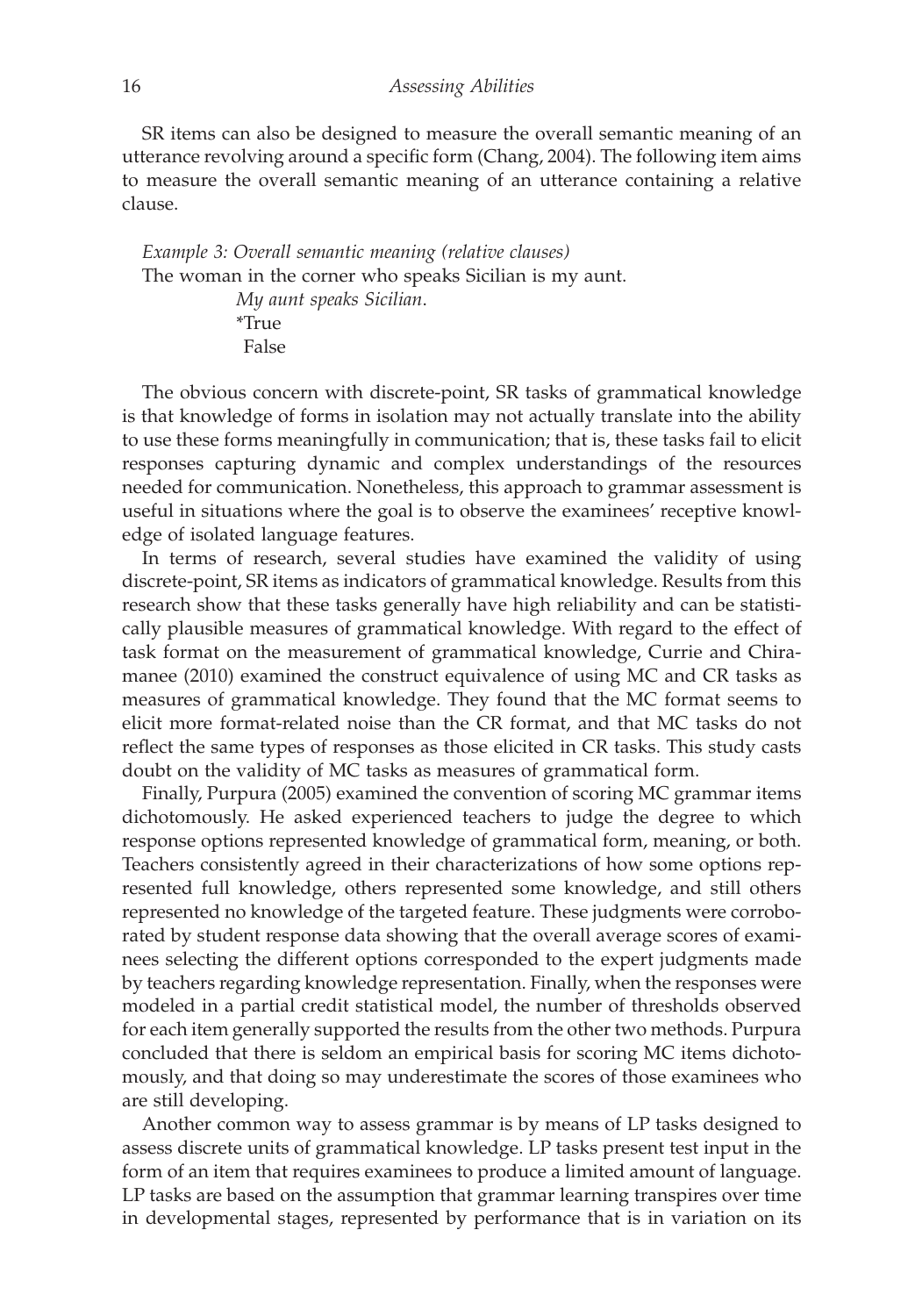pathway to target-like proficiency. Discrete-point, LP tasks are also capable of measuring a wide range of individual forms. They are fairly easy to develop, relatively practical to administer, moderately easy to score, and can provide fine-grained, developmental information on grammatical knowledge—a major advantage over SR tasks.

The following LP item is designed to measure only one area of grammatical knowledge: morphosyntactic form of auxiliary verbs. Consequently, only one right response is possible. Scoring would be dichotomous, based on grammatical accuracy.

*Example 4: Grammatical form: morphosyntactic form (auxiliary verbs)* If I  $(1)$  known, I would  $(2)$  done something. Answers: (1) had; (2) have

The following LP item aims to measure more than one area of language knowledge, since the examinee needs to have knowledge of both grammatical form and lexical meaning in order to construct a correct response.

*Example 5: Grammatical form and mean (future progressive)* Just think. This time next month, we \_\_\_\_\_\_\_\_ in the Mediterranean Sea. Answer: will be swimming

If the examinee responds with *swimming*, this response would reflect knowledge of lexical meaning—that is, the verb "swim" for this context—but would show lack of knowledge of morphosyntactic form related to future progressives (i.e., the form dimension). Given the two dimensions, this item should probably be scored for semantic meaningfulness and grammatical accuracy. A score relating to only one dimension would underestimate the examinee's grammatical knowledge, and potentially lose important developmental information for providing corrective feedback.

The following LP item aims to measure the morphosyntactic form of relative clauses. Examinees are first asked to judge the accuracy of the target structure. If it is wrong, they are asked to correct it.

```
Example 6: Grammatical form and meaning: recognition/correction (relative clauses)
A: Do you have a computer I can borrow it?
Circle one: Correct? Incorrect?
Correction:
Answers: incorrect; a computer I can borrow
```
Like SR tasks, LP tasks have been used as viable indicators of grammatical knowledge. Despite their widespread use, surprisingly little research has been published on the LP format relating to grammar assessment.

The Performance-Assessment Approach to Grammar Assessment

Many L2 testers believe that the assessment of grammatical ability is best accomplished through *performance tasks*, where examinees are presented with input in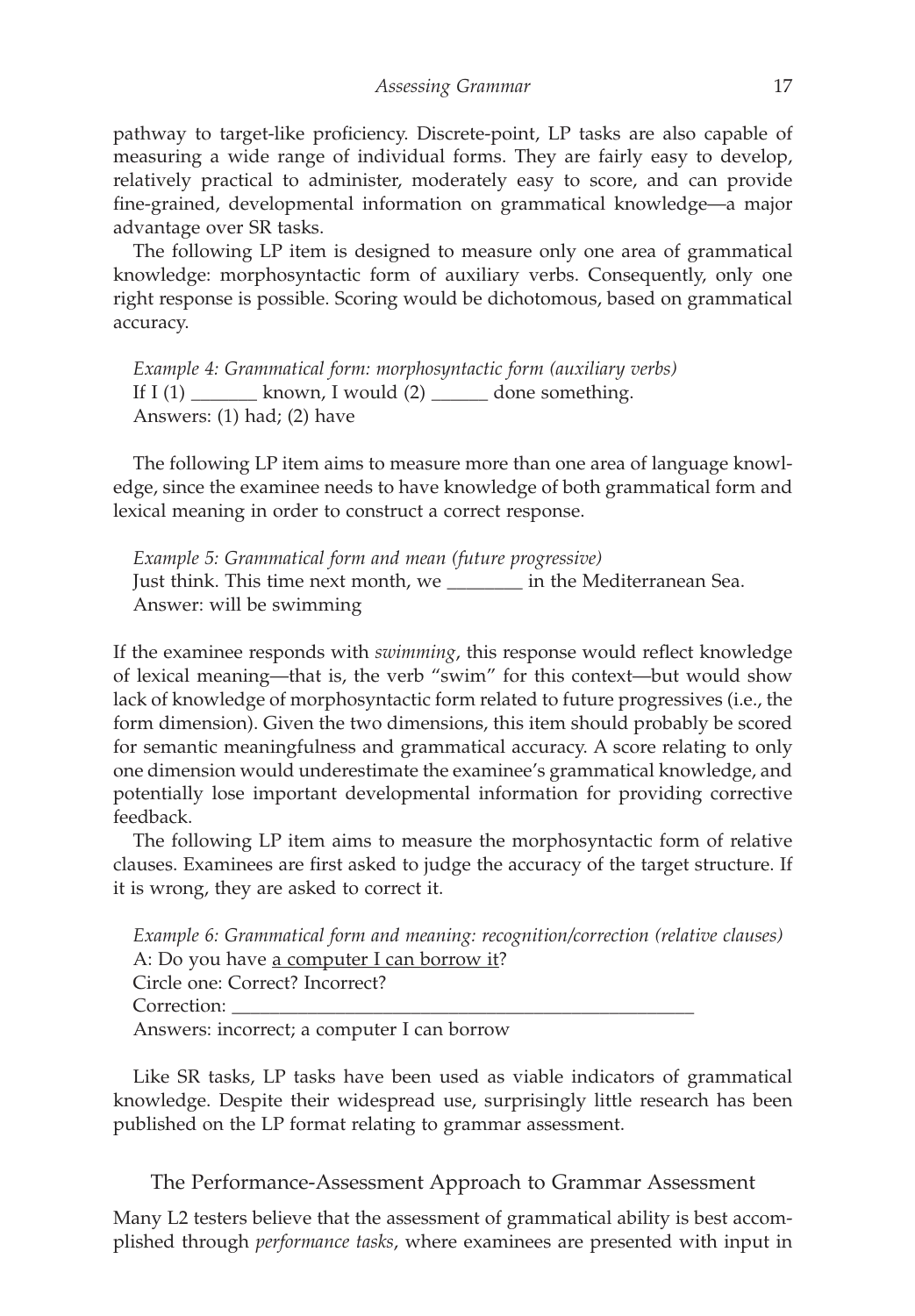the form of a prompt and required to produce extended amounts of spoken or written data, of which the quality and quantity can vary considerably among test takers. Performance tasks, a kind of EP task, are best designed when they reflect the tasks learners might encounter in the TLU domain (for a more detailed discussion of performance assessment, see Chapter 37, Performance Assessment in the Classroom). Because of the amount of data produced by these tasks, assessment involves multiple areas of L2 knowledge depending on the assessment goal. Speaking performance tasks are thought to be good measures of the learners' implicit knowledge of grammar, given the online nature of performance (Ellis, 2001). In sum, performance tasks provide an excellent means of eliciting the ability to use grammatical resources to convey a range of meanings during task completion. However, it is often difficult to fully control the type of grammar that a performance assessment will naturally elicit.

The performance-assessment approach is characterized not only by EP tasks, but also by the process for scoring performance data. Before discussing scoring, consider the following example of a speaking performance task.

#### *Example 7: L2 performance task (complaints)*

Imagine you were just on a long-distance bus trip, and several things went wrong. When you call the bus company to complain, you are asked to leave a voice mail message. Describe what happened and express your feelings about the service. Include in your message at least three things you would like the bus company to do. You have one minute to plan your response. Be polite but firm.

Performance samples elicited from the task above are likely to provide multiple assessment opportunities. As the primary goal of this task is to communicate a meaningful complaint, we might begin by evaluating the response for *semantic meaningfulness*, that is, for a voice mail message with complete and valid information for the context. Then we might evaluate the degree to which the response displays *grammatical precision*. Precision refers to how grammatically accurate the response is (*accuracy*), how varied the forms are (i.e., *range*), how the response displays late-learned, sophisticated grammatical forms (e.g., past passive modals) and complex constructions involving coordination and subordination (i.e., *complexity*), and automatic and effortless delivery of the response (i.e., *fluency*, with a minimum of disfluencies). Beyond these features, responses might also need to display pragmatic knowledge, such as *appropriate* register (*sociolinguistic meanings*) and *appropriate* tone (*psychological meaning*s), or even *sensitivity* to the sociocultural conventions of complaining in a given culture (*sociocultural meanings*). In sum, performance assessments, if designed properly, elicit extremely rich grammatical (and pragmatic) data for assessment.

Finally, the performance-assessment approach is characterized by scoring procedures that involve human judges referring to a holistic or analytic rating scale. A *holistic* scoring rubric for the complaint task might minimally contain scaled descriptors characterizing the response's use of grammatical forms (the form dimension) to make a meaningful complaint (the meaning dimension). This would produce one overall score, perhaps on a scale from one (low performance) to five (high performance). An *analytic* scoring rubric might then contain two separate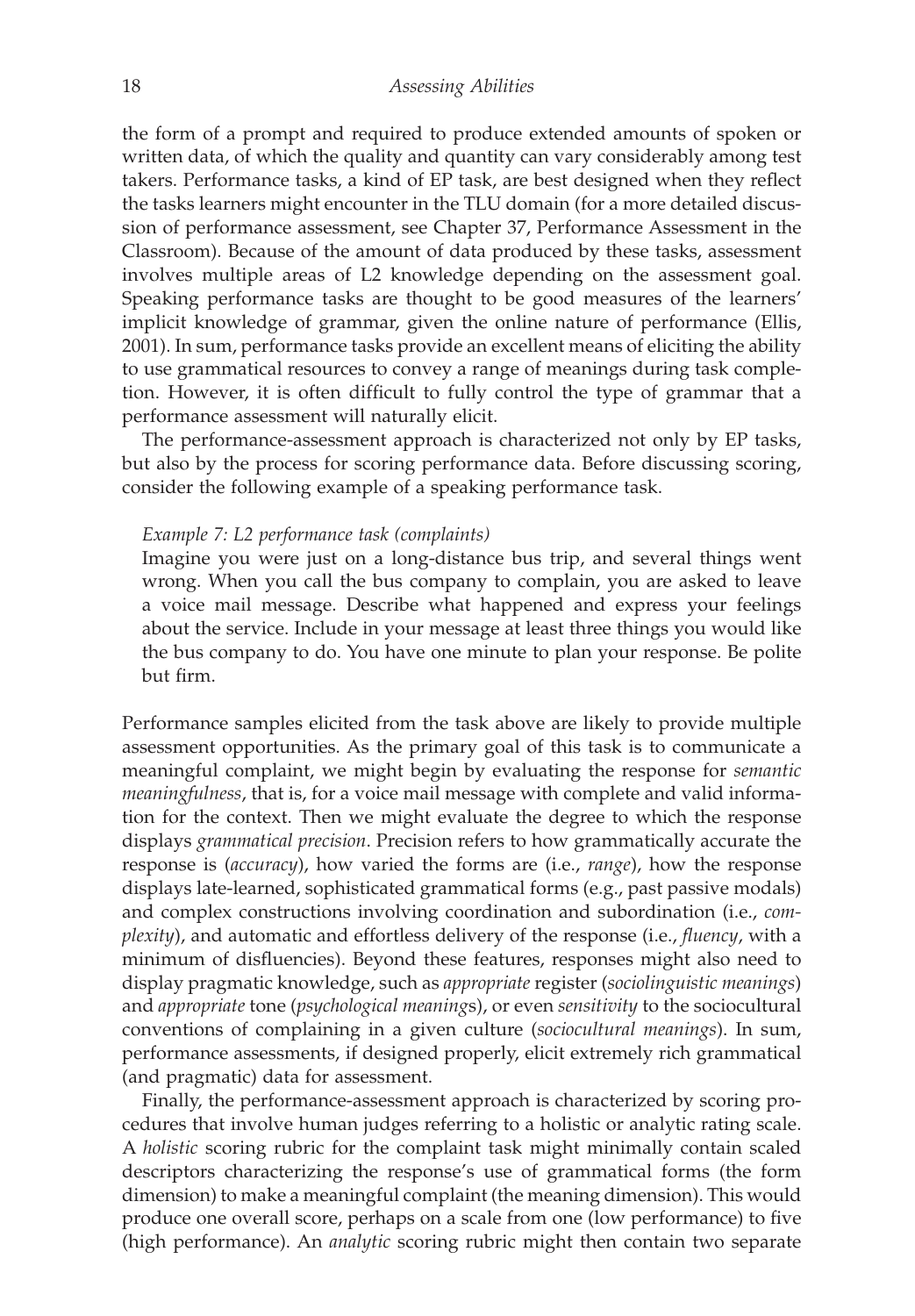components: one to characterize performance with respect to grammatical forms and the other with respect to the meaning dimension. This approach produces multiple scores that could be averaged or reported separately for formative feedback purposes.

Considerable research has been devoted to examining grammar performance by means of performance assessment. One early study performed by McNamara (1990) examined trained raters in the context of scoring the speaking section of the Operational English Test. Raters were asked to judge performance samples for resources of grammar and expression, fluency, intelligibility, appropriateness, comprehension, and overall task completion. The analyses showed that even though the raters had been trained to consider all components of speaking ability, they seemed to be making critical judgments about performance based on the resources of grammar and expression. McNamara concluded that the resources of grammar and expression seemed to provide the single best predictor of speaking ability in that test.

# The L2 Production Features Approach to Grammar Assessment

Most SLA researchers and some testers maintain that the best way to understand what L2 resources learners have acquired is by asking them to engage in naturalistic (i.e., real-life) discussions, so that the features elicited by these discussions can be examined. However, these data are unrealistic for most assessment contexts. Therefore, a wide range of EP tasks have been successfully used to elicit production data containing many of the characteristics of naturalistic data.

In this approach, once performance is elicited, L2 knowledge can be inferred from the measurement of L2 production features thought to capture essential characteristics of speaking and writing performance, such as the percentage of error-free clauses or the length of the production. The claim underlying this approach is that if the linguistic characteristics of a learner's production are, in varying degrees, accurate, complex, fluent, meaningful, coherent, organized, conventional, and natural-sounding (to name a few), then this variability can be used to characterize and predict differences in speaking and writing proficiency. This approach differs from performance assessment in that it is concerned with characterizing performance in terms of production features in the data rather than judging specific L2 performance based on evidence in the data relating to a set of scaled descriptors.

While not necessarily framed this way, the L2 production features in these assessments revolve around the following knowledge components: (1) phonological, lexical, morphosyntactic, cohesive, and interactional forms and associated meanings (grammatical dimension); (2) propositions, topics, or idea units (semantic meaning dimension); and (3) markers of stance, coherence, and rhetorical or conversational organization (pragmatic dimension). In this section, I will describe three commonly examined features of L2 production (i.e., accuracy, complexity, and fluency) in this approach.

Wolfe-Quintero, Inagaki, and Kim (1998) defined *accuracy* as an error-free production unit (i.e., clause, t-unit). Several researchers (Skehan, 1998) have proposed measures of accuracy; some of the more common ones are the percentage of errors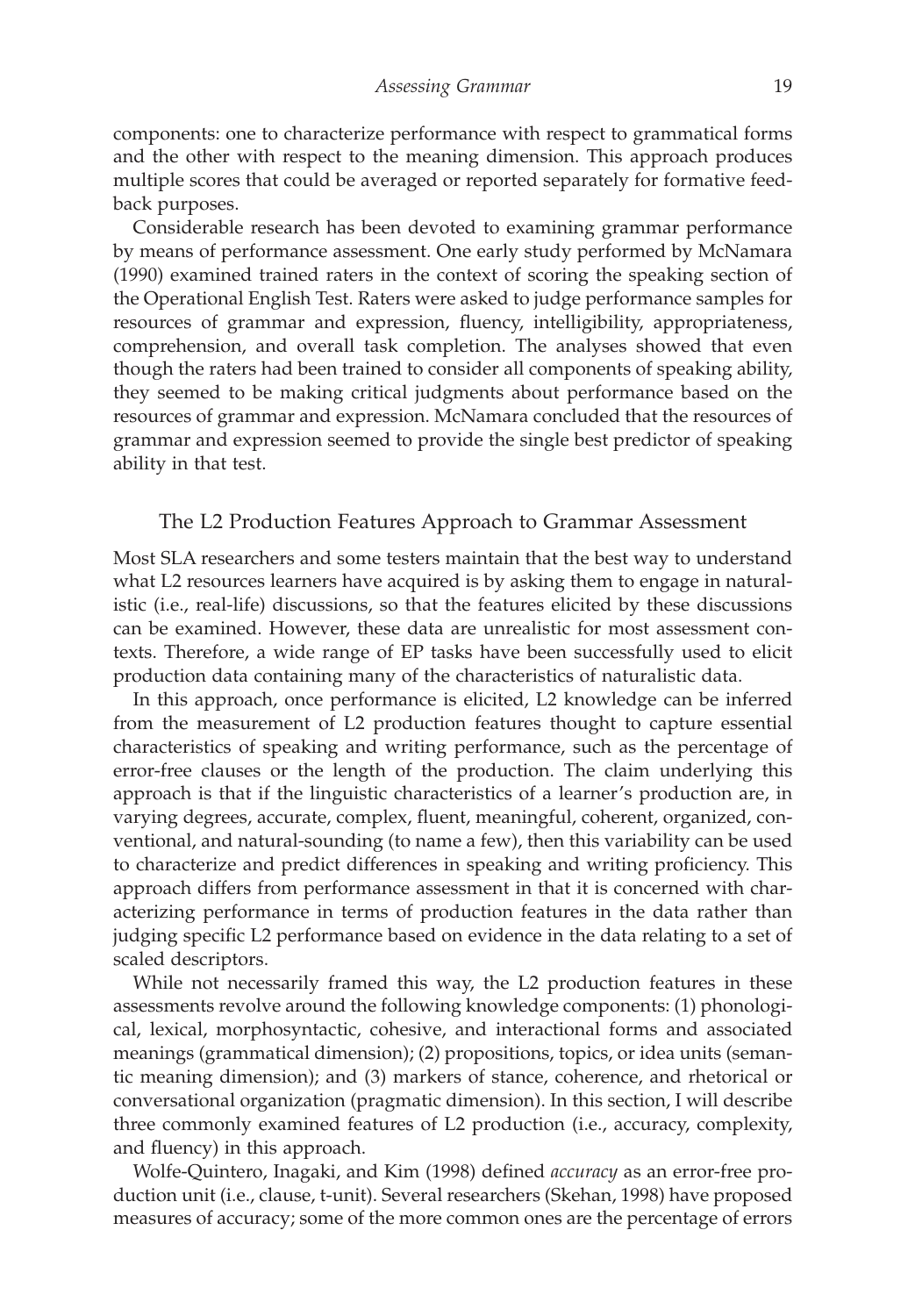per 100 words, the percentage of error-free clauses per total number of clauses, and the percentage of error-free t-units per total number of t-units.

*Complexity* is defined as the use of sophisticated forms (e.g., past passive modals), complex constructions (e.g., subordination), and various other latelearned production units. Ellis and Barkhuizen (2005) identified the following types of complexity depending on the feature being analyzed: (1) interactional (e.g., number of turns per speaker), (2) propositional (e.g., the density of the information unit), (3) functional (e.g., number of functions expressed), (4) grammatical (e.g., amount of subordination), and (5) lexical (e.g., number of academic words). Other complexity measures used to characterize L2 production include the total number of words uttered by a speaker per total number of speaker turns (*interactional complexity*); the frequency of major and minor propositions in a text (*propositional complexity*); the frequency of specific language functions (*functional complexity*); the number of words or clauses per t-unit (*grammatical complexity*); and the total number of different words used (type) per total number of words (token) (i.e., the type–token ratio) (*lexical complexity*).

Finally, *fluency* in oral production has been defined as the rapid production of language (Skehan, 1998) and operationalized by numerous measures. Ellis and Barkhuizen (2005) and Blake (2006) described fluency in terms of temporal variables (e.g., the number of syllables per second or minute on a task), hesitation variables (e.g., number of false starts, repetitions, reformulations, replacements, or other disfluencies), and the quantity of production (e.g., the response time or the number of syllables in a response).

While most of these measures come with serious caveats, many of the measures (or clusters of measures) have successfully predicted differences in L2 proficiency (Norris, 2006). As a result, serious research efforts are currently being devoted to understanding how these features relate to and even predict L2 oral and written proficiency, and what role these features might play in the development of automated scoring and feedback systems (Xi, 2010).

A growing body of research has been devoted to examining the grammatical features of L2 production in L2 assessments. Chapelle and Chung (2010) described how five automated scoring systems used measures of accuracy (e.g., agreement errors), complexity (e.g., average word length), fluency (e.g., essay length), topic relevance (e.g., topic-specific vocabulary usage), and diction (word length), to name a few, to examine relationships between these features and scores provided by human judges. Also, Ginther, Slobodanka, and Rui (2010) investigated how the automated scoring of 15 temporal measures of fluency (e.g., total response time, speech time) related to holistic ratings of speech quality. In the context of writing, Cumming et al. (2006) investigated the extent to which the features of L2 production for independent tasks differed from those for integrated tasks on the TOEFL writing exam. Examining lexical and syntactic complexity, grammatical accuracy, argument structure, orientations to evidence, and verbatim uses of source material, they found that in fact the discourse produced by examinees differed not only across tasks, but also across proficiency levels.

While these measures provide testers with a useful toolbox for characterizing L2 production within different assessment contexts, it remains unclear how these measures, individually or collectively, can be used to characterize what examinees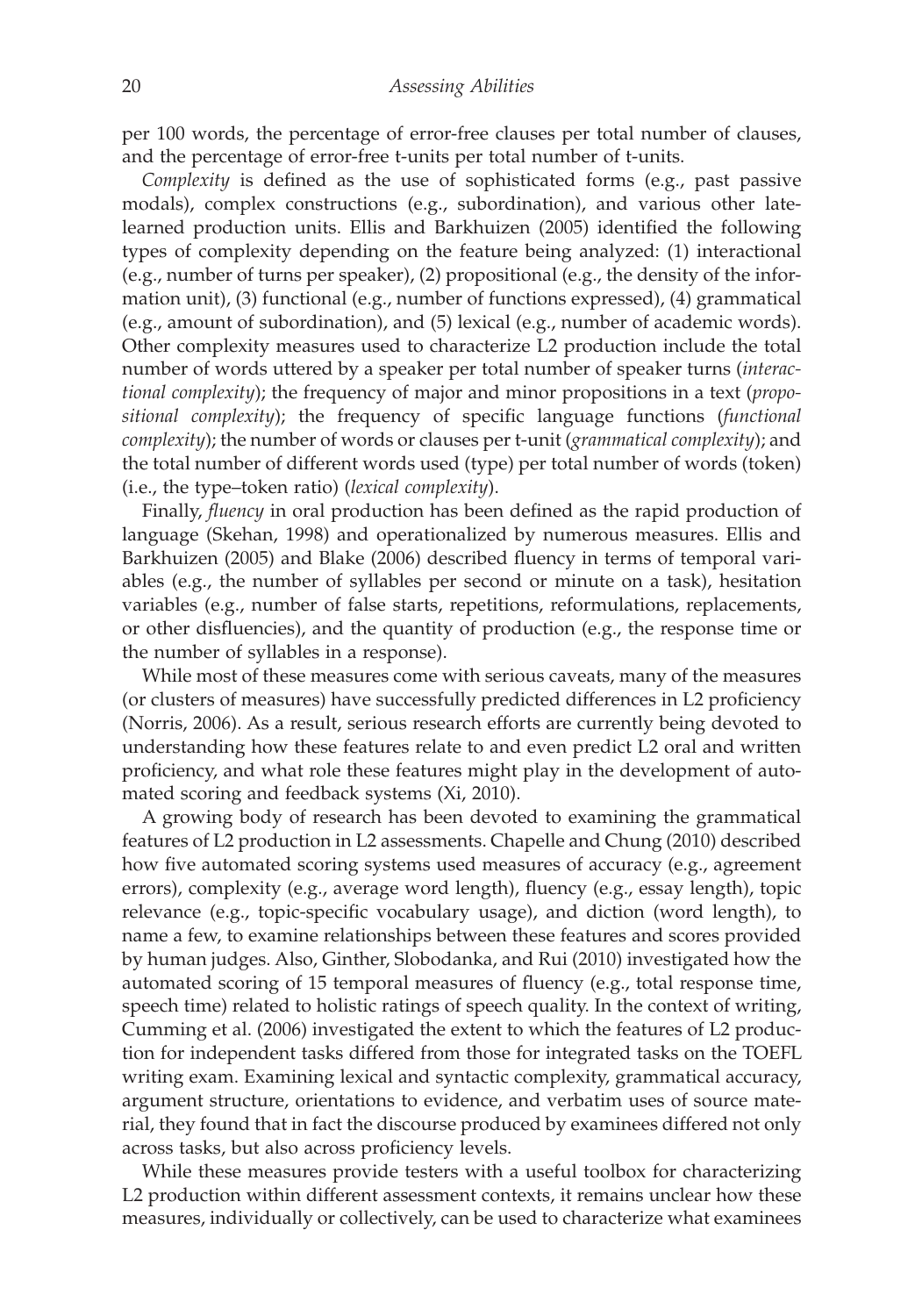know or how the measures might be useful for characterizing performance for formative purposes.

## The Developmental Approach to Grammar Assessment

Based on consistent findings in SLA that multiple structures seem to be acquired in a fixed developmental order and that the acquisition of single structures follows a fixed developmental sequence (see Ellis, 2008), some researchers (e.g., Pienemann, Johnston, & Brindley, 1988) have argued that grammatical assessments should be constructed, scored, and interpreted with developmental proficiency levels in mind. In fact, Ellis (2001) maintained that grammar test scores should be calculated to provide a measure of both target-like accuracy and acquisitional development; that is, a score linked to the different stages in the interlanguage continuum, so that information from these assessments could reflect both targetlike and developmental criteria of specific grammatical forms.

Initial reactions to these intuitively appealing suggestions were strongly critical, arguing that the research relating to developmental orders and sequences was incomplete and at too early a stage to be used for assessment. Consequently, the use of development scores for anything more than research was discouraged.

Despite the caveats, Chang (2004) explored the degree to which scores on a relative clause test corresponded to scores on a developmental test designed to measure relative clause acquisition, based on Keenan and Comrie's (1977) accessibility hierarchy. The first section of his test included tasks aimed at measuring the forms, meanings, and pragmatic uses of relative clauses. The second consisted of two tasks developed to measure five types of relative clauses in the hierarchy. This section was designed to produce developmental scores. The first task in the developmental section asked examinees to indicate, on a scale of zero to five, how likely they were to use the targeted relative clauses in a dialogue. The responses were scored 1 for correct response, 0.5 for partially correct responses, and 0 for incorrect responses. The second task presented students with MC items designed to measure five types of relative clauses. Response options were based on the acquisitional characteristics of relative clauses and were scored as partial credit, similar to the scoring method Purpura (2005) used. Interestingly, Chang (2004) found that when form and meaning scores on a relative clause test were considered together, the observed order of difficulty for relative clauses strongly supported the noun phrase accessibility hierarchy, but when form alone was considered, the difficulty hierarchy was not fully supported.

More recently, Chapelle, Chung, Hegelheimer, Pendar, and Xu (2010) explored the potential of assessing productive ESL grammatical ability by targeting areas identified in SLA research, so that the items could be used on a computer-delivered and scored placement test. The test content was designed to measure structures on the morphosyntactic, syntactic, and functional levels (*forms and meanings*). The structures (rooted in SLA research) were putatively capable of predicting grammatical performance at the beginning, intermediate, and advanced levels. Examinees were presented with five LP tasks, where production ranged from a word to a sentence (as seen below), and one EP task, where they had to write a paragraph.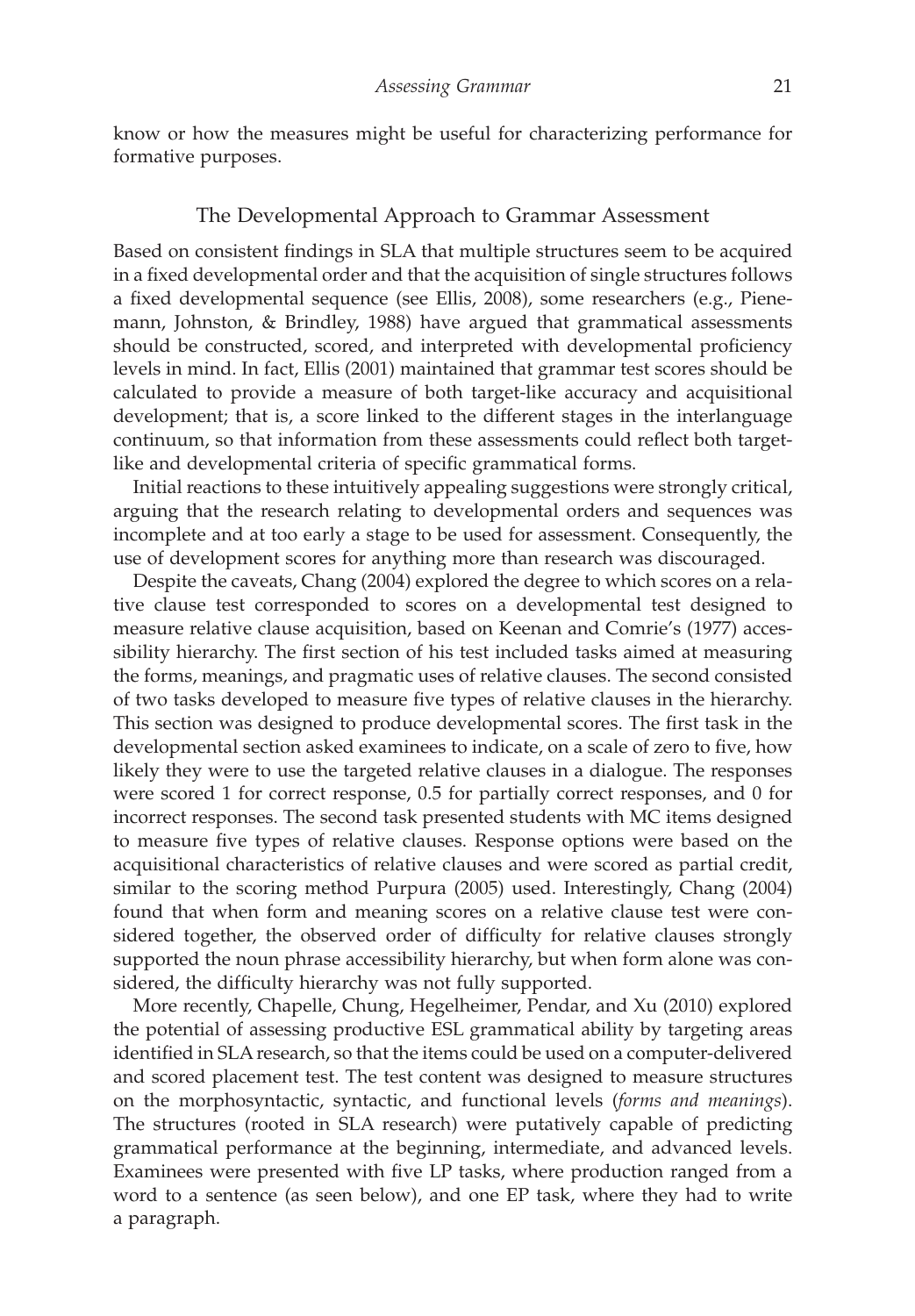*Example 8: Reorder jumbled word order (Level 3—subject–verb inversion with negative)*

Complete the sentence using all the words given in the word list. Do NOT add more words or change the word forms.

**seen, mess, a, they, have, such**

Hardly ever

Answer: *have they seen such a mess*

(Chapelle et al., 2010, p. 455)

Responses were scored on a scale ranging from no evidence via partial evidence to evidence of knowledge of the targeted structure. The results showed that while the scores were indeed able to distinguish three proficiency levels, the LP tasks provided weak to moderate correlations with the EP task. Unfortunately, we have no information on whether the items themselves corresponded with the SLA level predictions. Finally, the scores from the entire productive grammar test produced expected moderate correlations with the TOEFL Internet-based test (iBT), suggesting that further research on the productive grammar test should be pursued.

# **Future Directions**

Research and theory related to grammar assessment have made significant strides since the early 2000s, and this line of inquiry has become a vibrant area of scholarly endeavor and practical application. In the future, I believe that researchers will continue to explore the construct of grammatical ability and the resources that contribute to and predict the ability to convey meanings. Given the research in SLA on form–meaning connections and the recent research in L2 assessment on the role of meaning in grammatical knowledge, I believe that those interested in grammar assessment will move beyond the limitations of a uniquely syntactocentric approach to grammar assessment, especially when the data clearly warrant the assessment of more than one dimension.

I also believe that grammar assessment, in both large-scale and classroom-based assessment contexts, will be significantly impacted by advances in information technologies. These technologies will remove many of the constraints of pencil and paper assessments by allowing for innovative test formats that use multimedia and flash technologies, multimodal assessment, interactivity in real time, and flexibility in test formats, so that examinees can be presented with discrete-point tasks or cognitively complex tasks, depending on the goal of assessment. Advances in test delivery systems will also allow us to assess a much wider array of grammar in a greater number of domains using a larger variety of tasks. Fortunately, these technologies will enable us to implement new and innovative ways of scoring that can provide stakeholders not only with summative information, but also with formative information. Learners will have information for closing grammar learning gaps. Already advances have been made to give learners immediate feedback on a number of grammatical features in writing and speaking. In the future, I see much greater efforts to provide learners with concrete feedback associated with individually tailored instruction and further grammar assessment.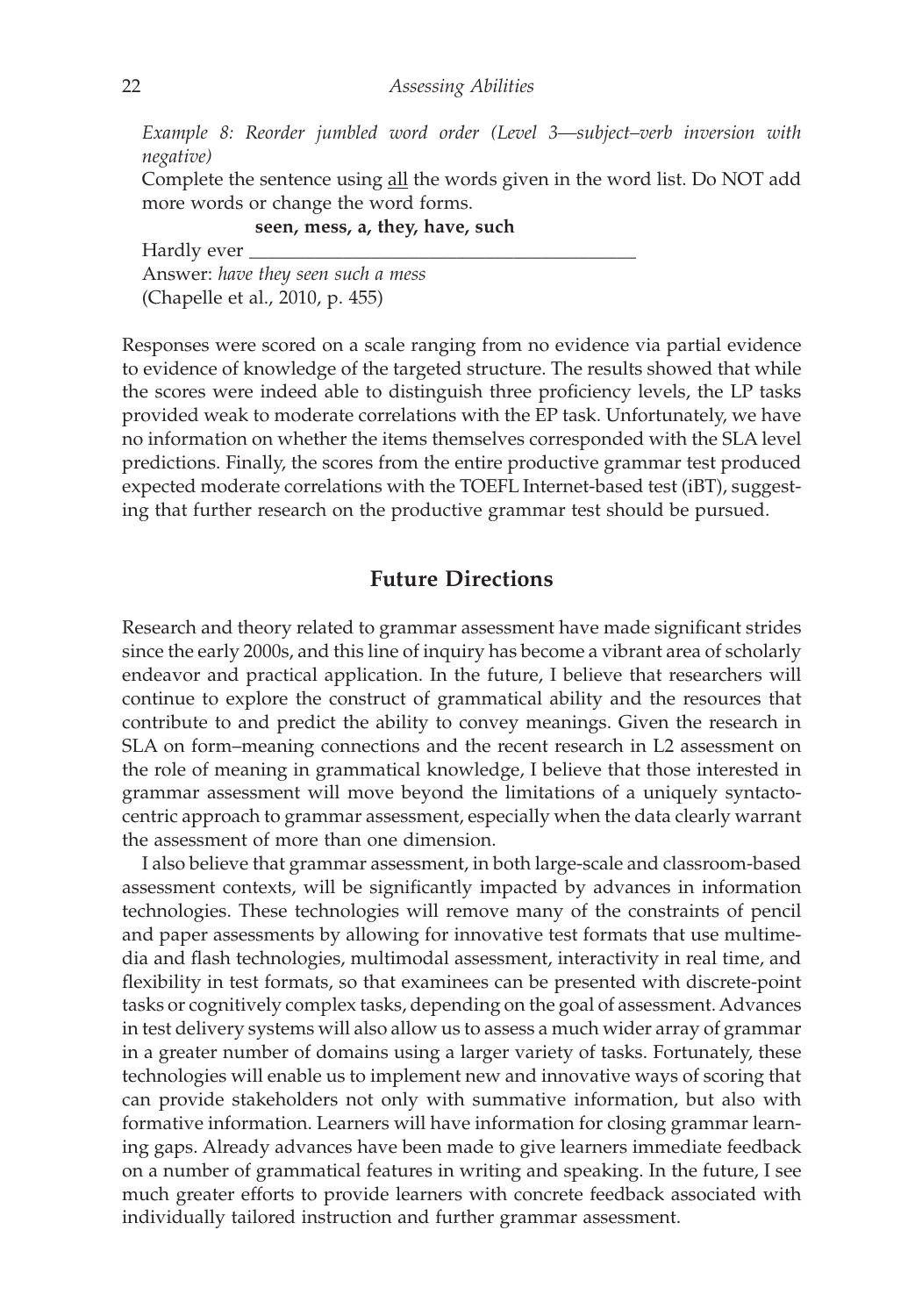I believe that researchers will continue to try to characterize grammatical ability at different proficiency levels and in different language use domains. We are still far from understanding what grammatical features constitute the ability to perform at different levels of L2 proficiency. I also think that corpus linguistics research will make contributions to this endeavor.

Finally, grammar is the fundamental linguistic resource of communicative language ability. We have seen this over and over again in the research. I believe that in the future L2 educators will recognize that there are many ways to define and measure grammatical ability, not just the traditional discrete-point approach. The bottom line is that all learners at times need feedback on their grammar performance. This feedback comes from assessment. I believe that in the future L2 educators will continue to recognize the importance of grammar assessment both in large-scale and classroom-based contexts.

# **References**

- Ameriks, Y. (2009). *Investigating validity across two test forms of the examination of proficiency in English (ECPE): A multi-group structural equation modeling approach* (Unpublished dissertation). Columbia University.
- Bachman, L. F., & Palmer, A. S. (1996). *Language testing in practice*. Oxford, England: Oxford University Press.
- Bardovi-Harlig, K. (2000). Tense and aspect in second language acquisition: Form, meaning, and use. *Language Learning*, *50* (Supplement 1).
- Blake, C. G. (2006). *The potential of text-based Internet chats for improving ESL oral fluency* (Unpublished doctoral dissertation). Purdue University.
- Canale, M., & Swain, M. (1980). Theoretical bases of communicative approaches to second language teaching and testing. *Applied Linguistics*, *1*, 1–47.
- Celce-Murcia, M., & Larsen-Freemen, D. (1999). *The grammar book: An ESL/EFL teacher's course* (2nd ed.). Boston, MA: Heinle.
- Chang, J. (2004). *Examining models of second language knowledge with specific reference to relative clauses: A model-comparison approach* (Unpublished doctoral dissertation). Columbia University.
- Chapelle, C., & Chung, Y.-R. (2010). The promise of NLP and speech processing technologies in language assessment. *Language Testing*, *27*(3), 301–15*.*
- Chapelle, C. A., Chung, Y.-R., Hegelheimer, V., Pendar, N., & Xu, J. (2010). Towards a computer-delivered test of productive grammatical ability. *Language Testing*, *27*(4), 443–69.
- Cumming, A., Kanto, R., Baba, K., Eouanzoui, K., Erdosy, U., & James, M. (2006). *Analysis of discourse features and verification of scoring levels for independent and integrated prototype written tasks for the new TOEFL* (TOEFL Monograph No. MS-30, ETS RM-05-13). Princeton, NJ: ETS.
- Currie, M., & Chiramanee, T. (2010). The effect of the multiple-choice item format on the measurement of language structure. *Language Testing*, *27*(4), 471–91.
- Dakin, J. W. (2010). *Investigating the simultaneous growth of and relationship between grammatical knowledge and civics content knowledge of low-proficiency adult ESL learners* (Unpublished doctoral dissertation). Columbia University.
- Dávid, G. (2007). Investigating the performance of alternative types of grammar items. *Language Testing*, *24*(1), 65–97.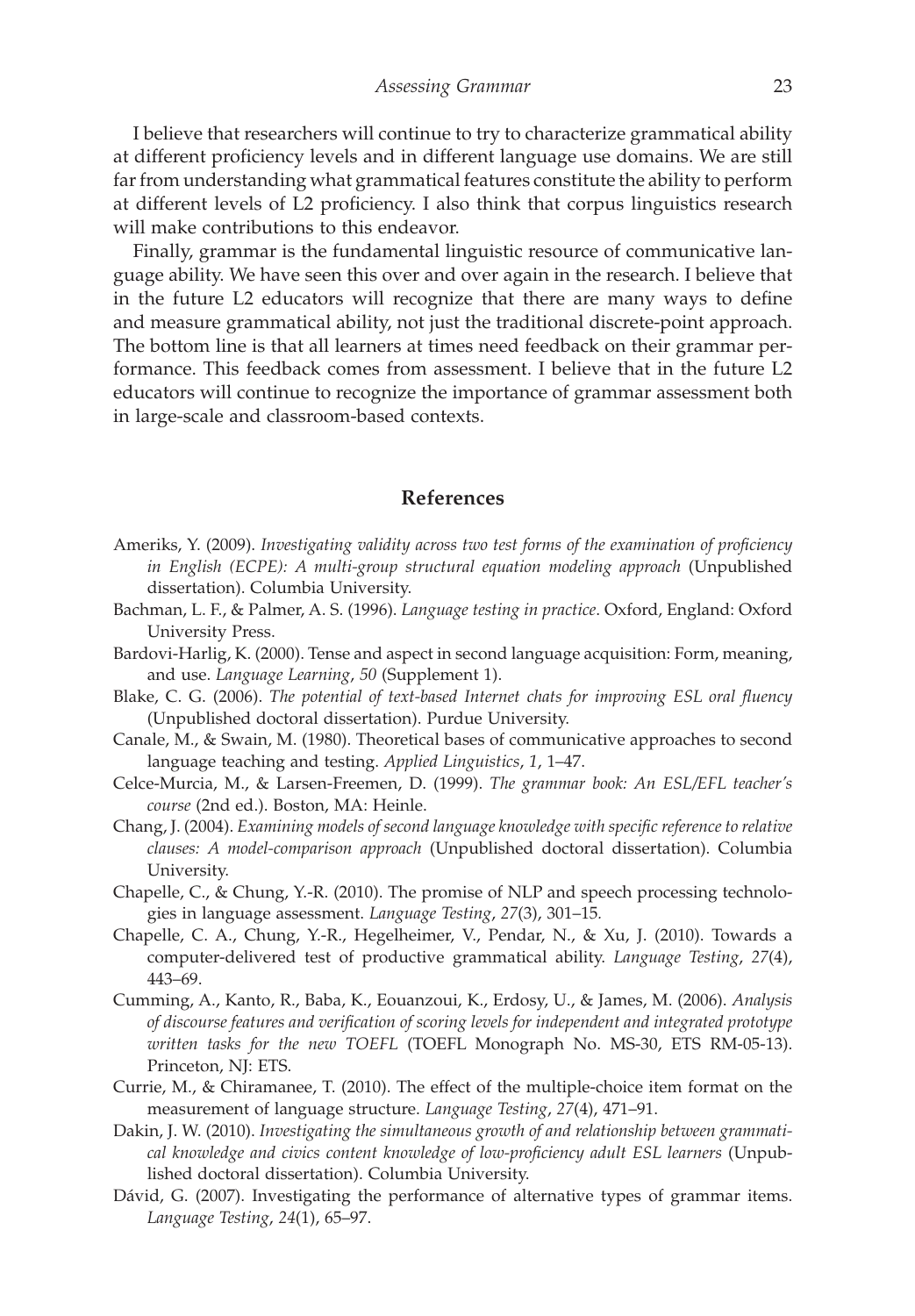- Ellis, R. (2001). Some thoughts on testing grammar: An SLA approach. In C. Elder, A. Brown, E. Grove, K. Hill, N. Iwashita, T. Lumley, T. McNamara, & K. O'Loughlin (Eds.), *Experimenting with uncertainty: Essays in honour of Alan Davies* (pp. 251–63). Cambridge, England: Cambridge University Press.
- Ellis, R. (2008). *The study of second language acquisition* (2nd ed.). Oxford, England: Oxford University Press.
- Ellis, R., & Barkhuizen, G. (2005). *Analysing learner language*. Oxford, England: Oxford University Press.
- Ginther, A., Slobodanka, D., & Rui, Y. (2010). Conceptual and empirical relationships between temporal measures of fluency and oral English proficiency with implications for automated scoring. *Language Testing*, *27*(3), 379–99*.*
- Grabowski, K. (2009). *Investigating the construct validity of a test designed to measure grammatical and pragmatic knowledge in the context of speaking* (Unpublished doctoral dissertation). Columbia University.
- Harris, D. P., & Palmer, L. A. (1986). *CELT Listening Form L-A, Structure Form S-A, Vocabulary*  Form V-A (2nd ed.). New York, NY: McGraw-Hill.
- Hulstijn, J. H., Schoonen, R., de Jong, N. H., Steinel, M. P., & Florijn, A. (2012). Linguistic competences of learners of Dutch as a second language at the B1 and B2 levels of speaking proficiency of the Common European Framework of Reference for Languages (CEFR). *Language Testing*, *29*(2), 203–21.
- Jaszczolt, K. M. (2002). *Semantics and pragmatics: Meaning in language and discourse*. London, England: Longman.
- Keenan, E., & Comrie, B. (1977). Noun phrase accessibility and universal grammar. *Linguistic Inquiry*, *9*, 63–99.
- Kim, H. J. (2009). *Investigating the effects of context and task type on second language speaking ability* (Unpublished dissertation). Teachers College, Columbia University.
- Lado, R. (1961). *Language testing*. London, England: Longman.
- Larsen-Freeman, D. (1991). Teaching grammar. In M. Celce-Murcia (Ed.), *Teaching English as a second or foreign language* (pp. 279–96). Boston, MA: Heinle.
- Liao, Y.-F. A. (2009). *Construct validation study of the GEPT reading and listening sections: Re-examining the models of L2 reading and listening abilities and their relations to lexicogrammatical knowledge* (Unpublished dissertation). Columbia University.
- McNamara, T. F. (1990). Item response theory and the validation of an ESP test for health professionals. *Language Testing*, *7*(1), 52–75.
- Norris, J. (1996). *A validation study of the ACTFL guidelines and the German speaking test* (Unpublished MA thesis). University of Hawai'i.
- Pienemann, M., Johnston, M., & Brindley, G. (1988). Constructing an acquisition-based procedure for second language assessment. *Studies in Second Language Acquisition Research*, *10*, 217–24.
- Purpura, J. E. (2004). *Assessing grammar*. Cambridge, England: Cambridge University Press.
- Purpura, J. E. (2005). *Re-examining grammar assessment in multiple choice response format exams*. Paper presented at the Association of Language Testers of Europe Conference, Berlin, Germany.
- Purpura, J. E. (2012). Assessment of grammar. In C. Chapelle (Ed.), *The encyclopedia of applied linguistics*. Malden, MA: Wiley-Blackwell.

Purpura, J. E., & Pinkley, D. (1991). *On target*. Glenview, IL: Scott Foresman.

- Rea-Dickins, P. (1991). What makes grammar tests communicative? In J. C. Alderson & B. North (Eds.), *Language testing in the 1990s: The communicative legacy* (pp. 112–35). New York, NY: HarperCollins.
- Skehan, P. (1998). *A cognitive approach to language learning*. Oxford, England: Oxford University Press.